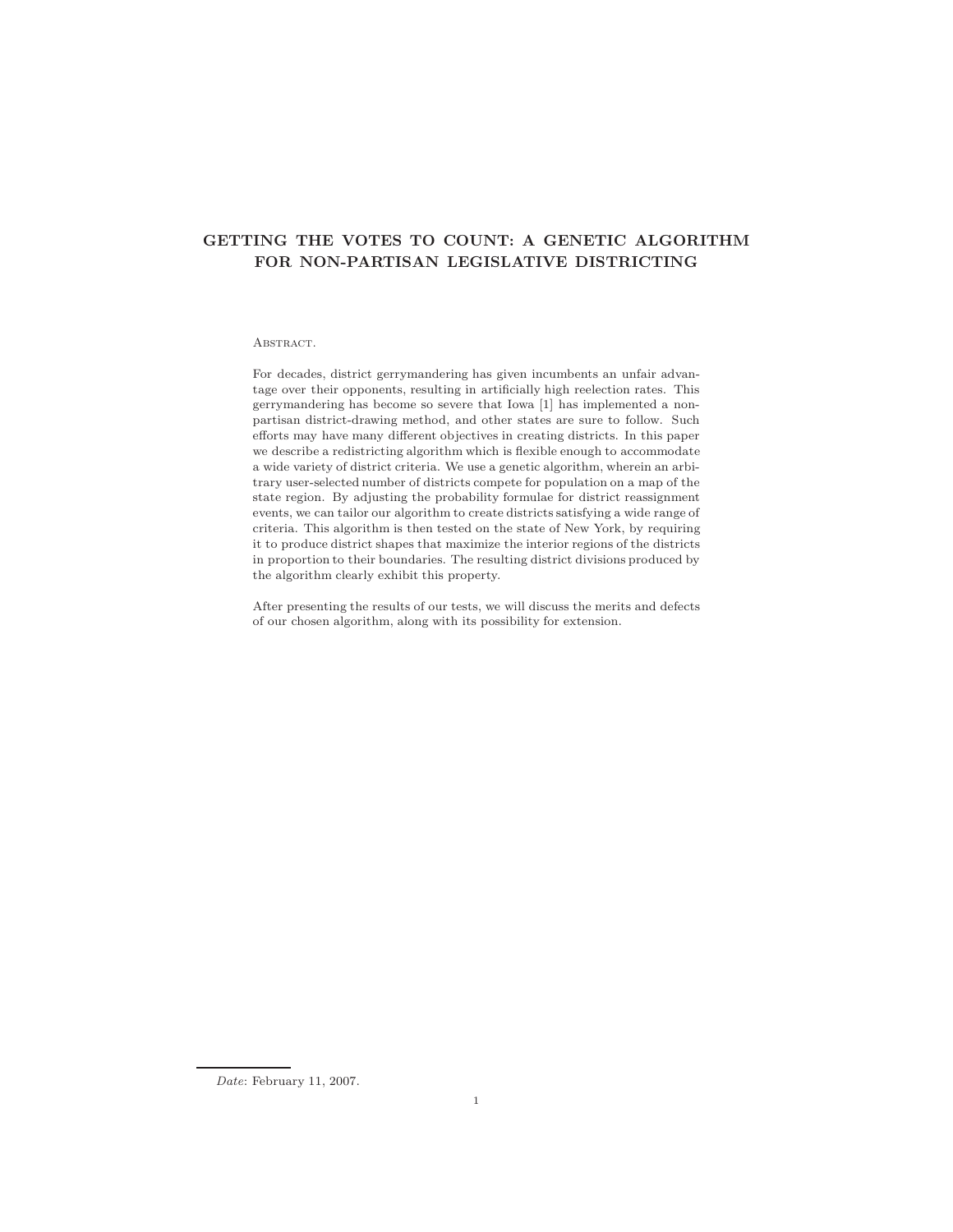| Introduction                                  | $\overline{2}$ |
|-----------------------------------------------|----------------|
| Specifications<br>2.                          | 3              |
| Population Specifications<br>2.1.             | 3              |
| Geographic Simplicity<br>2.2.                 | 3              |
| Our Method<br>3.                              | $\overline{4}$ |
| Source for data<br>3.1.                       | $\overline{4}$ |
| 3.2. Other possibilities for district-drawing | 6              |
| Data<br>4.                                    | 7              |
| 5. Evaluation of our Method                   | 12             |
| <b>Defects</b><br>5.1.                        | 12             |
| Merits<br>5.2.                                | 13             |
| Appendix 1 - Probability factors<br>6.        | 13             |
| Appendix 2 - Other data<br>7.                 | 14             |
| References                                    | 15             |

### 1. INTRODUCTION

Gerrymandering is one of the oldest and most successful methods of disenfranchisement available to Congress. This much-maligned practice is essential to maintaining the  $98\%$  re-election rate currently enjoyed by incumbents<sup>1</sup> [5]. Obviously, many people aren't happy with the status quo, as it can render an individual's vote meaningless as his representation is determined not by popular sentiment, but by the incumbents drawing up the districts. What is needed is a new method for determining legislative districts, one out of the hands of incumbents.

What should an ideal district-drawing algorithm accomplish? This is certainly a vexing political question. Should it take the truly unbiased approach and ignore any and all political considerations? We can just randomly create districts, blind to both political ambitions and political fairness. Others may feel that steps should be taken to ensure that elected representatives fairly represent their constituents. Should we set up the districts so that a 60% Republican state will likely have 60% of its districts be majority Republican? Perhaps this just returns us to a different type of gerrymandering, done for the cause of 'fair representation', but gerrymandering nonetheless.

This dilemma can only be solved by political scientists, not mathematicians. However, a mathematician should be able to create a district-drawing algorithm which can accomodate certain 'preferences' in drawing districts, whatever they may be. It is then up to social scientists to ascertain what these preferences should be. Our goal is to produce just such an algorithm. We will then test the algorithm by having it select districts for New York that are 'geographically simple' in a specific sense to be defined later.

<sup>1</sup>Average re-election rate of House incumbents over election cycles 2000, 2002, and 2004.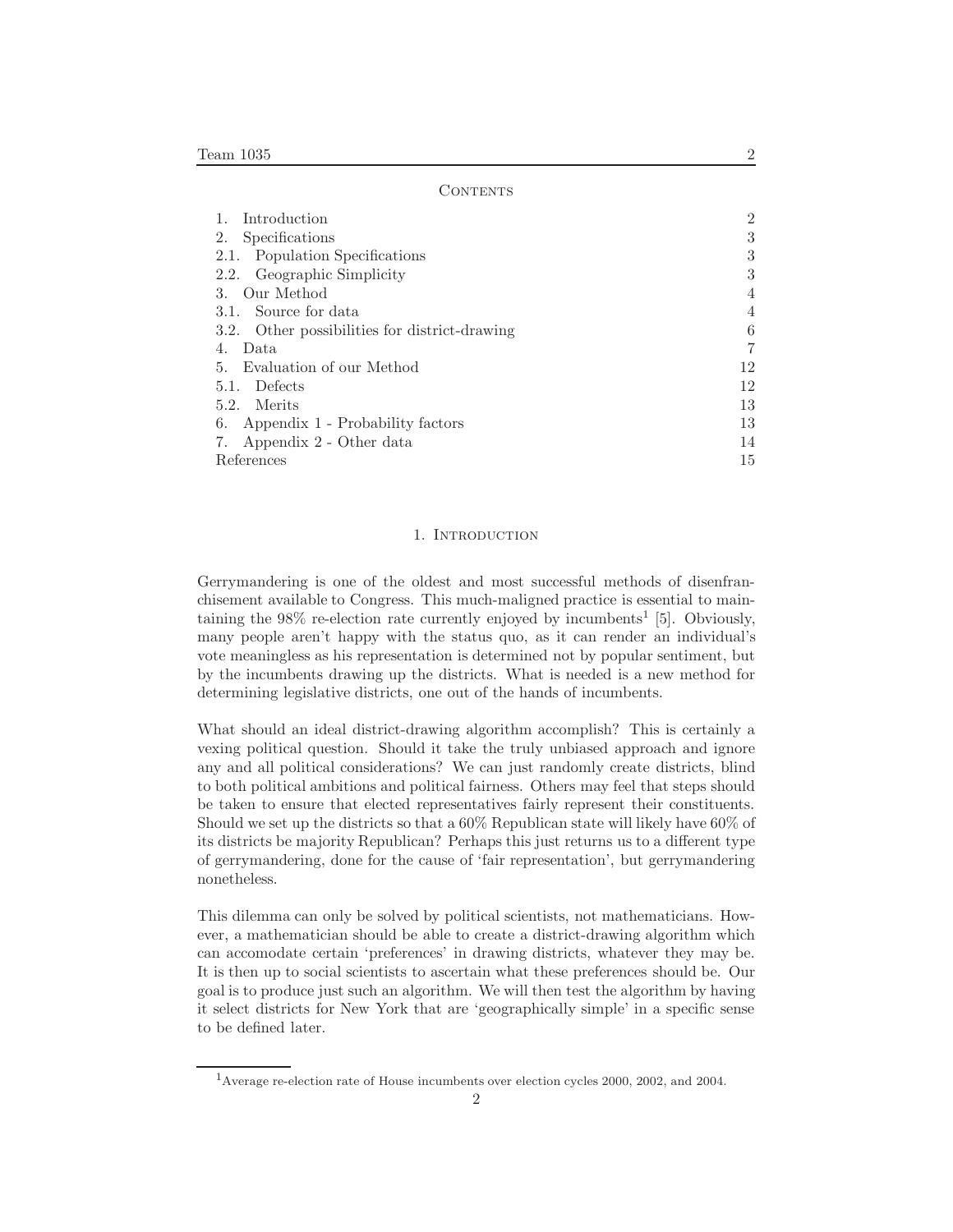# 2. Specifications

We require our district-drawing algorithm to satisfy the following criteria:

### 2.1. **Population Specifications.**

In the 1962 decision of Baker v. Carr, the US Supreme Court asserted the ability to decide on the constitutionality of state district divisions [2]. Although the Supreme Court has not specified the exact terms of what is acceptable, past rulings have suggested the following: "congressional redistricting plans with overall range percentage variances of up to .73 percent have been approved based upon identifiable state objectives" [1]. Here, the overall range percentage variance is defined by the maximum difference in population between any pair of districts, divided by the 'ideal' district population (which is just the population of the state divided by the number of districts). We would like to note, however, that a lower deviation percentage of 0.69% has been rejected in the past [1]. Pending further legal clarification, we set a range variance of less than or equal to 0.7 percent as our goal for population range variance.

### 2.2. **Geographic Simplicity.**

We will require our districts to satisfy two criteria. The first requirement is absolute: each district must be connected. We will later describe our method for enforcing this. Our second requirement will be to have each district contain as many interior points as possible. Here, an interior point means a grid point which does not neighbor a grid point of a different region on either the east, west, north, or south. As with any notion of geometric simplicity, this one is motivated by aesthetic reasons: intuitively, discretized versions of squares and circles contain a large number of interior grid points.

The recognition that others may not agree with our particular definition of simplicity is an important reason why we wish our algorithm to accommodate different district division criteria easily.

Let us be more specific about what a district-drawing algorithm should do. We will be given a region (which represents the state map), along with a population density function defined on the state. In our algorithm the region and density function will be discretized, but a priori one thinks of them as approximately continuous. We will discuss the validity of the discretization later.

In addition, the aforementioned social scientists may find other variables to be of interest in drawing up districts. There are many ways in which such data can be naturally presented. For example, we may wish to have our districts follow county lines when possible. In this case, county lines should be included in our state boundary map. On the other hand, information about political leanings is naturally presented as a density function  $\rho_D$  on the region (i.e., for each point x on the state,  $\rho_D(x) dA$  is the percentage of people living in differential area  $dA$  surrounding *x* who are Democrats, with analogous functions  $\rho_R$ ,  $\rho_I$  for Republicans and Independents). We will later show how these possibilities and others can be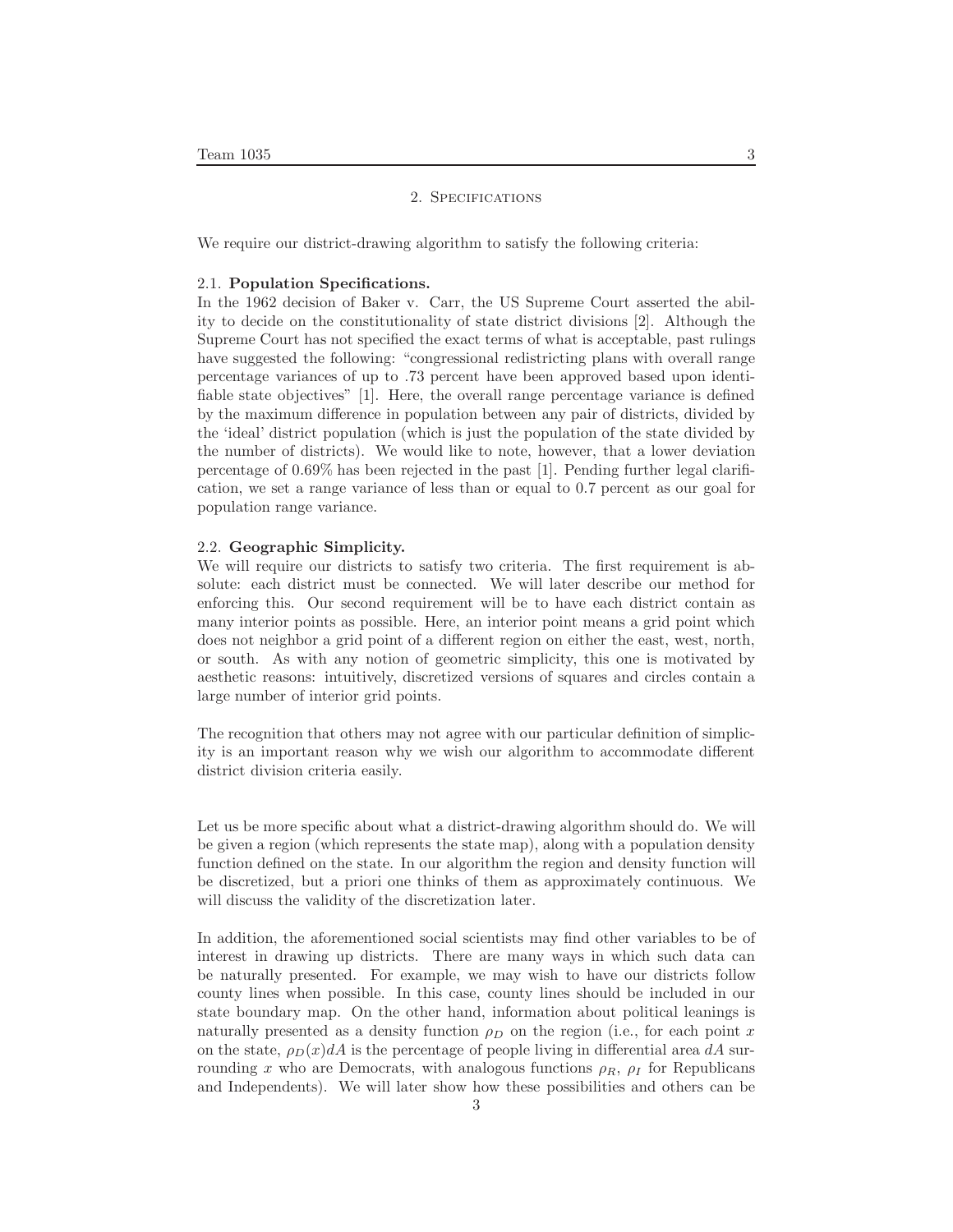incorporated into our general method.

# 3. Our Method

In broad overview, our algorithm for dividing up the district is a genetic algorithm, wherein the districts compete for population on the state map. The algorithm takes as input an integer *k* (the number of districts in which to divide the state) and a representation of the population density as a function of location within the state. This information is given as a rectangular matrix (or grid), with each grid point corresponding to a small square on the map. Each grid point is then assigned the population contained within the corresponding square region of the state. The grid as a whole is rectangular, so it does not match up with the state's borders exactly. Any spot on the grid outside of the state's borders is assigned zero population density, and will be declared 'out of bounds' in the simulation to come. A visual representation of the resulting population density function is seen in the figure on page 8. In our specific example for New York state, this grid is 67 squares wide and 46 squares tall.

3.1. **Source for data.** Our data for population density was obtained from [4], in particular the map seen below. We gridded the map by hand, and then approximated the density of each square based on the scale given. This approach to acquiring numerical density data certainly isn't ideal, but there does not seem to be a readily available digital source for gridded population data for the state of New York.



FIGURE 1. Source for population density figures, New York State

Once the data has been fed into the program, the simulation can begin. We first initialize the regions by randomly picking *k* grid points within the state boundaries, and assigning each of these *k* points to a district, so that at the beginning, each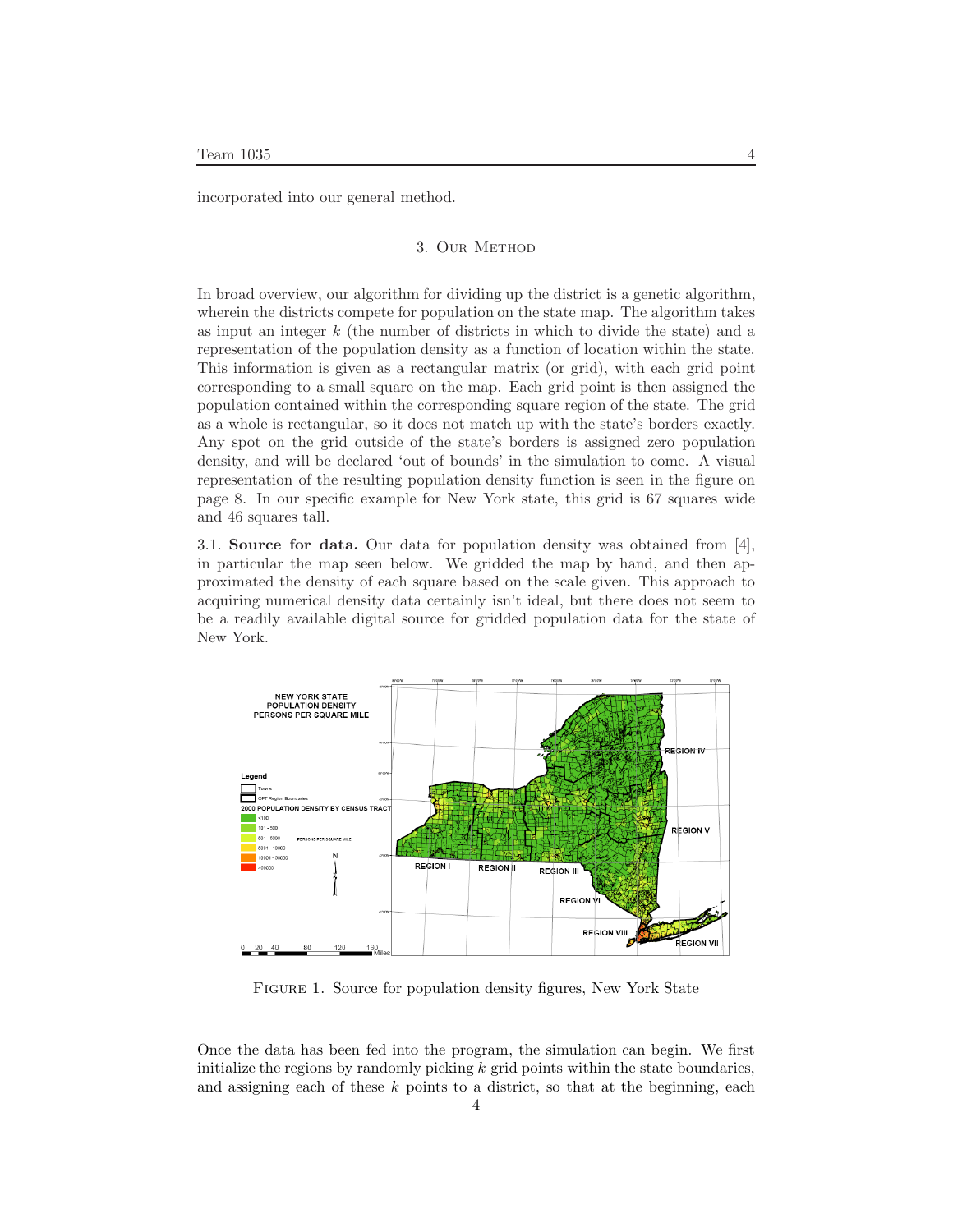

FIGURE 2. Source for population density figures, New York City

district consists of 1 grid point. The rest of the map is not initially assigned a district. Now we loop through all grid points on the map, performing the following tasks for each point:

- If the grid point does not belong to a district, go on to the next grid point.
- If it does belong to a district, say district *A*, consider each of its neighboring grid points to the west, east, north, and south. If a neighboring grid point does not belong to a district, assign it to district A. This way unused grid points on the map are quickly taken up.
- If a neighboring grid point does belong to a district, say district *B*, calculate the total population of districts *A* and *B*, as well as the potential change in total number of interior grid points if the neighboring grid point were to be re-assigned to district B. Calculate a probability for re-assignment based on these two numbers, and 'flip a coin' based on this probability to determine whether or not the neighboring grid point gets re-assigned to district *A*. See Appendix 1 for the actual probability formula used.

After the above steps have been performed for each grid point, repeat the whole loop again and again, until (hopefully) the population numbers stabilize. In reality, our discretization prevents the populations of the regions from becoming exactly equal, so we must introduce a cut-off. In our algorithm, this is done as follows: when calculating a potential re-assignment of a grid point (*x, y*) from district *A* to district *B*, look at the relative population difference ∆*PAB* between regions *A* and *B*, given by  $\Delta P_{AB} = \frac{P_A - P_B}{(P_A + P_B)}$ , where  $P_A$ ,  $P_B$  are the current populations of districts *A* and *B*. If this number is below 0*.*01, our probability formula gives zero probability for re-assignment. This way, theoretically, our simulation should stop when the relative population differences of neighboring districts is smaller than 2%. Recall that our goal for range variance was 0*.*7%, so we are essentially giving up on this goal. This was a result of recognizing that our discretization was simply not fine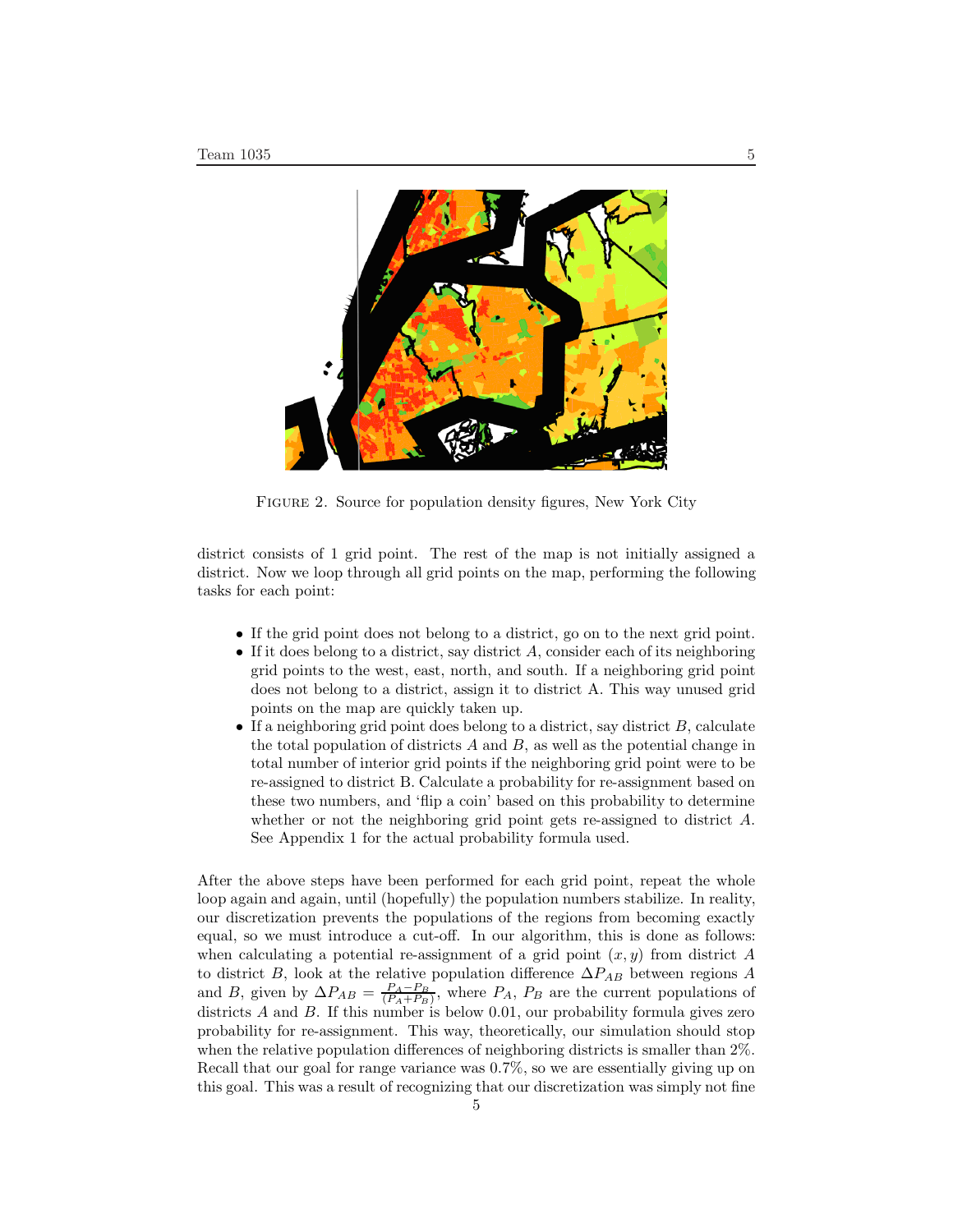enough to allow for fine-tuning the relative populations to a fraction of a percent. Even worse, note that we only measure differences between neighboring districts, whereas federal guidelines set a cap on deviations between any two districts in a state. We will discuss population differences in more detail after getting a look at some real data provided by our algorithm.

There is one final step to our algorithm: after the districts have stabilized, if any districts are seen to be disconnected, all disconnected pieces of the district except the largest are manually reassigned to the neighboring regions, and the simulation is restarted. The emergence of disconnected regions was a rarity (as intended) when the probabilities were weighted based on interior nodes, so this should only be considered an emergency fix to satisfy our requirement for connected districts.

# 3.2. **Other possibilities for district-drawing.**

When dicussing this problem, two methods of drawing districts immediately come to mind. One is the genetic algorithm outlined above. The other is best exemplified by the split-line method [3], which can be summarized as follows: suppose for simplicity that we are wishing to divide our state into 2*<sup>n</sup>* districts, for some integer *n*. We are given a (continuous) population density function on our state, and we determine the shortest straight line cutting the state in half, such that each half of the state contains the same population as the other. We then continue recursively on each divided piece of the state. An example of districts drawn by this method is seen below. The resulting districts do have an obvious geometric simplicity to them.



FIGURE 3. North Carolina districts drawn by split-line method

The problem with the split-line method and its relatives is that they only allow for one definition of what makes a 'good' division into districts, and that definition is a rather abstract one, as is any criterion based on geometric simplicity. Is this what voters want? Do they want their districts to be divided in the way which makes the fewest (and shortest) straight-line cuts through the state? Again, our feeling is that it should not be up to mathematicians to make the criteria for a 'good' political subdivision, but that it is the task of social and political scientists. The advantage of our method is that it easily accomodates almost any criterion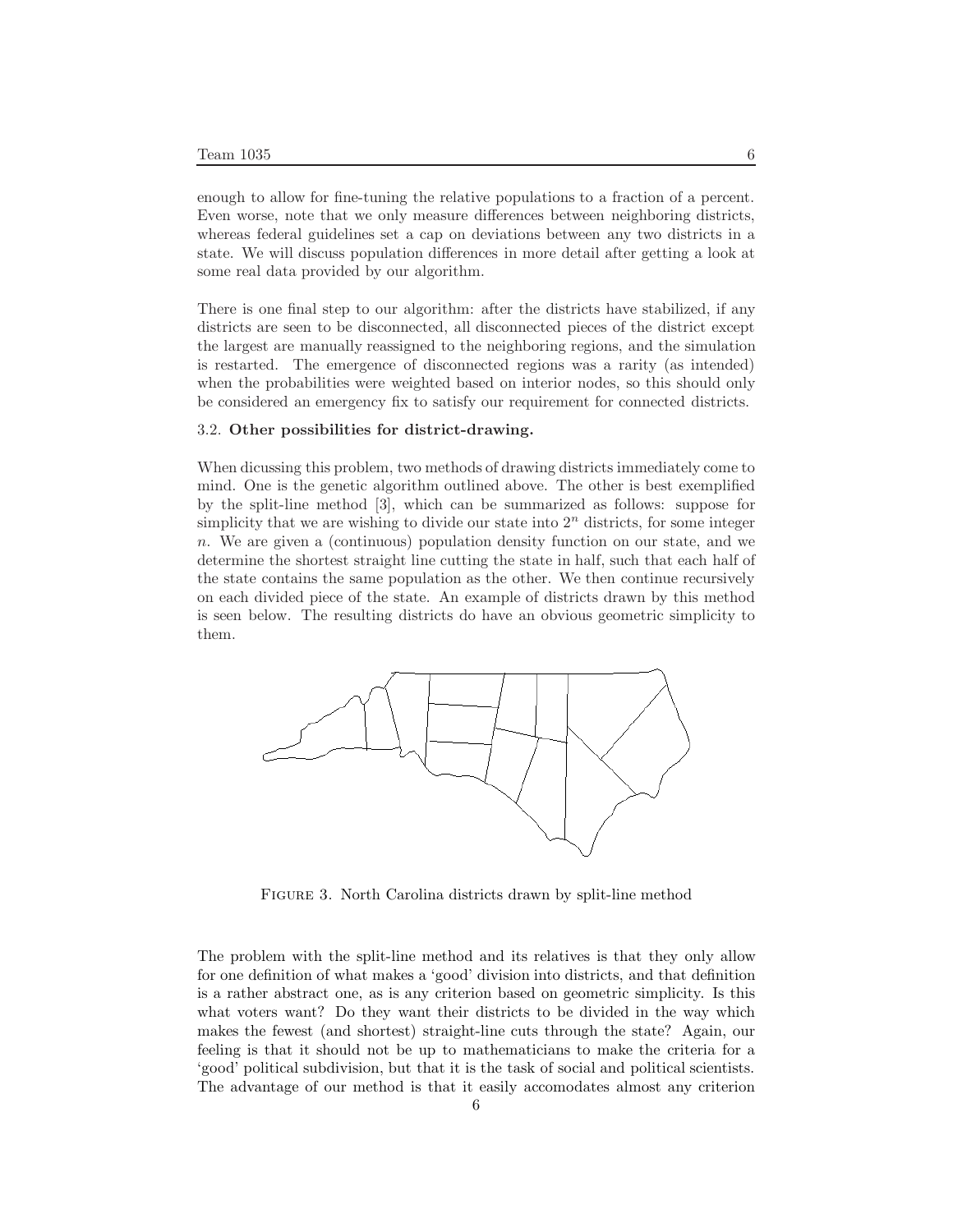for district-drawing, as we can adjust the probability for re-assignment of districts above to depend on almost any relevant variable. We believe this flexibility is essential to any practical district-drawing algorithm.

That is not to say that our method is perfect, of course. Whenever a continuous data set (population density and the geography of the state are best approximated by continuous functions) is discretized one must question the effectiveness and accuracy of the discretization. This question will be taken up after we have seen the algorithm produce results. There is also a philosophical concern: there is no consistent way to determine good probability functions without a bit of trial and error. We try a probability function, look at the districts produced, and adjust accordingly. This introduces a human element into the district-drawing, which is what we were originally trying to replace. There is probably no way out of this defect: in this problem we must choose between an inflexible, determinististic algorithm or a flexible algorithm with some human judgement required. We are committed to the latter option.

# 4. Data

As mentioned above, the inputted population density data for New York was entered by hand. The resulting density plots are shown below in Figures 3 and 4. As a rough scale, on the zoomed-out map, white corresponds to less than 5 people per square mile, while black corresponds to greater than 10,000 people per square mile, with intermediate steps of gray-scale in between. On the zoomed-in map of New York City, white corresponds to less than 500 people per square mile, and black corresponds to greater than 30,000 people per square mile.

NOTE: Because of the extremely high population density of the New York City area, we must divide our problem into two parts. Based on official 2000 Census data, we determined that 13 legislative districts should be in what we informally define to be the New York City area (in other words, the zoomed-in region shown in Figure 5). The other 16 fill up the rest of New York State. We always run the algorithm twice: once on the greater New York State area, dividing this region into sixteen legislative districts, and once on the New York City area, dividing this region into thirteen legislative districts.

Figure 6 depicts a district division based on probability formula (A.1) (which only involves population differences). Comparison to subsequent figures allows us to gauge the effect of the multiplicative factor involving interior grid points (seen in Equation A.2). Each number corresponds to a different district. As mentioned in the note, the figure contains 16 districts, which is the number of districts to be placed outside the New York City area. Below the figure are shown the populations of each district.

NOTE: The population numbers are not to scale in these figures, and should only be used as relative comparisons between different districts. To convert these populations to actual population numbers, multiply them by 50.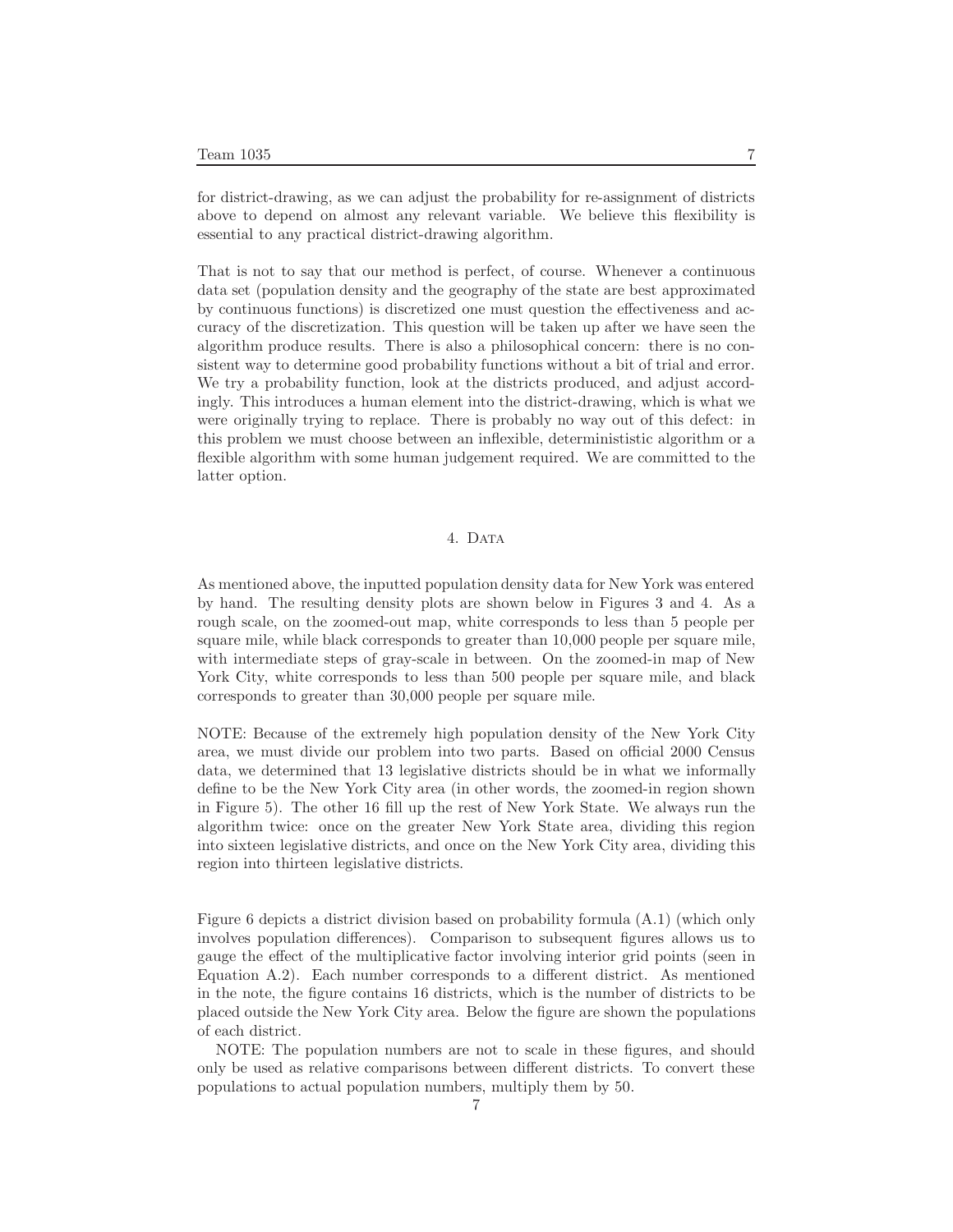

Figure 4. New York State Population Density



Figure 5. New York City Population Density

The maximum range variance in populations is 3.3%, well above our goal of 0.7%. Unfortunately, our discretization simply doesn't appear good enough to meet this criterion.

Figures 7-10 displayed on the succeeding pages show two sets of representative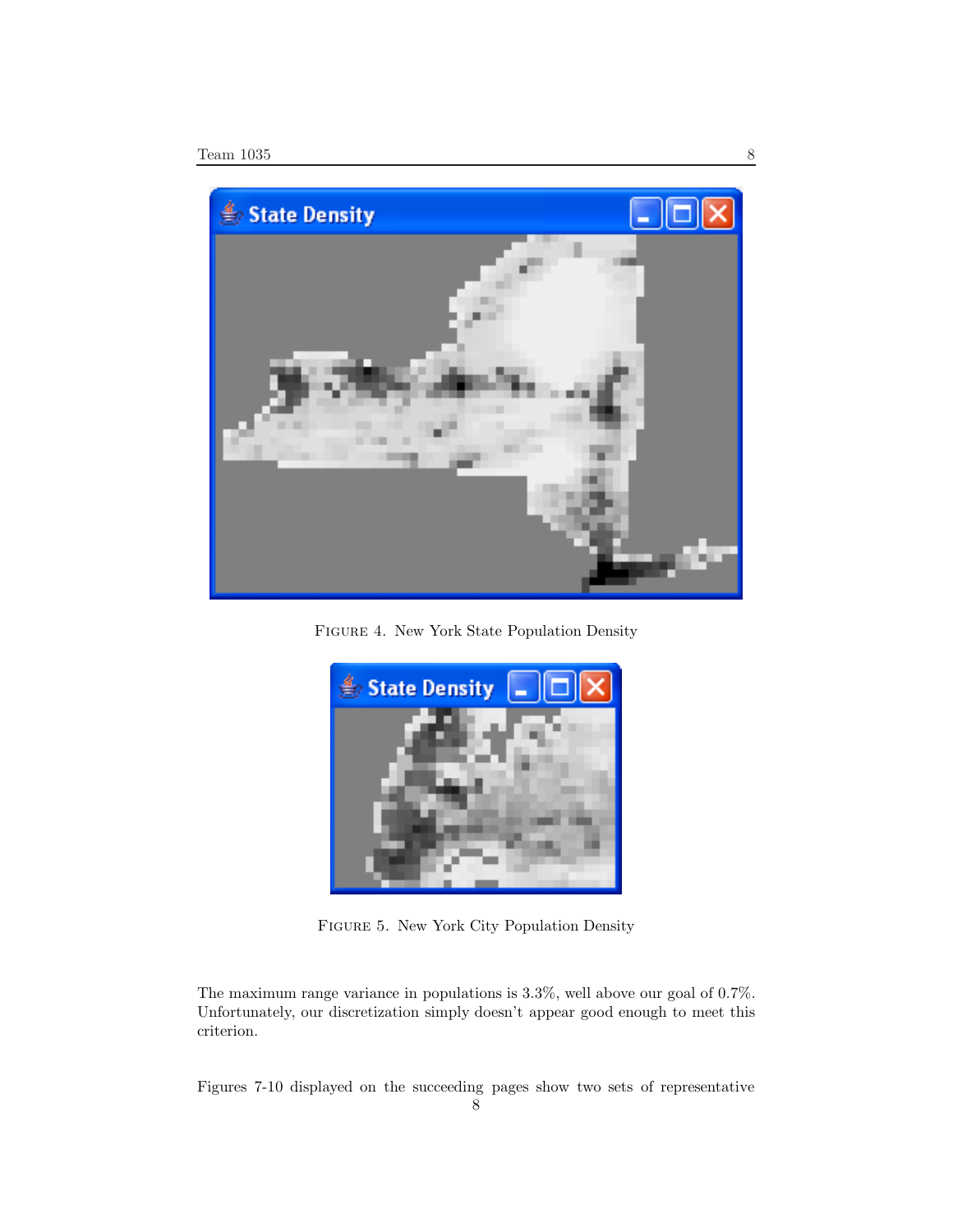| 6<br>-6<br>6<br>6<br>6<br>6<br>-ĥ<br>-6<br>ĥ.<br>-6<br>-6<br>-6<br>6<br>6<br>6<br>6<br>ß.<br>6<br>6<br>R<br>R<br>R<br>ß.<br>6<br>я<br>6<br>ค<br>-6<br>ĥ<br>R<br>я<br>6<br>Ŕ.<br>ß.<br>B.<br>$\mathbf{R}$<br><b>R</b><br>8<br>R<br>10106<br>f6.<br>ĥ.<br>-ĥ<br>ĥ<br>ß<br>10106 6 106<br>6<br>6<br>6<br>В<br>10101066<br>106<br>ß.<br>$\mathbf{g}$<br>R<br>R<br>101010106 6 6<br>6<br>6.<br>-6<br>в<br>ß<br>я<br>101010106 6 6<br>6<br>6<br>6<br>6<br>$\mathbf{R}$<br>R<br>1010106 6<br>-6<br>6<br>6<br>6<br>6<br>ß<br>10101066666106<br>6<br>-R<br>6<br>я<br>я<br>10101010101010106<br>6<br>$\mathbf{R}$<br>ß.<br>R.<br>6<br>1010106 6 6 10106<br>6<br>-6<br>6<br>ĥ<br>101010106666610666<br>6<br>6<br>6<br>6<br>R<br>В<br>3 3 3 3 10 10 10 10 10 10 10 6 6 10 10 6 6<br>6<br>8<br>8<br>a<br>R<br>8<br>я<br>$\mathbf{g}$<br>Я<br>ß<br>ß<br>ß<br>$\overline{3}$<br>3 1010101010106 6 6 6 1010106 6<br>1212128<br>-8<br>8<br>8<br>3 <sup>3</sup><br>3.<br>-6<br>-6<br>6<br>6<br>6<br>6<br>11<br>11111111113 3 3 3 3 101010101010105 5 5 10101010106 6 0<br>12121212888<br>$\overline{0}$<br>$\overline{6}$<br>6<br>$\overline{0}$<br>$\overline{0}$<br>12121212128 8<br>111515151133<br>$\overline{3}$<br>3 10 10 10 10 10 5 5 5<br>5.<br>5 5 5 1010101010100 0<br>3<br>-ĥ<br>$\mathbf{0}$<br>n<br>n<br>12128 8 12121<br>3 3 15 10 10 5 5<br>$\sqrt{5}$<br>5<br>$\sqrt{5}$<br>1010101010100 0<br>1515153<br>-3<br>3<br>-3<br>-3<br>-5<br>$\bf{0}$<br>0<br>11 11<br>3<br>$\mathbf{r}$<br>n<br>3 3 3 15 15 15 15 3<br>$\overline{3}$<br>-5<br>5<br>$\sqrt{5}$<br>5 1010101010100 0<br>128 8 8<br>3<br>3<br>-3<br>3<br>-5<br>$\sqrt{n}$<br>3<br>12128 8<br>$\mathbf{a}$<br>3<br>3<br>3<br>15 3 3 3 15 3 3 3 3<br>$\overline{\mathbf{3}}$<br>5<br>-5<br>5<br>5<br>-5<br>5 105 1010105 140<br>-8<br>$\blacktriangleleft$<br>g<br>9<br>g<br>۹<br>з<br>$\mathbf{0}$<br>$\mathbf{0}$<br>6<br>111<br>0 10 0 10 14 5 5 0<br>8 1 2 8<br>$\overline{9}$<br>3 3 3<br>3 <sub>3</sub><br>3<br>$\overline{\mathbf{3}}$<br>$\sqrt{5}$<br>5<br>5<br>$\mathbf{0}$<br>8<br>8<br>8<br>9<br>-9<br>-9<br>153<br>-3<br>3<br>-5<br>$\mathbf{0}$<br>14.5<br>я<br>я<br>я<br>$\overline{8}$<br>88<br>$\overline{8}$<br>$\bf{8}$<br>$\overline{3}$<br>3<br>133 3 3<br>$\overline{\mathbf{3}}$<br>$\overline{3}$<br>$\overline{3}$<br>5<br>5<br>5<br>5<br>$\theta$<br>-5<br>5<br>5<br>1414550<br>5<br>8<br>8<br>9<br>3<br>3<br>145<br>3 1313133 3<br>$\mathbf{3}$<br>-5<br>12128 8 8 8<br>9<br>9<br>9<br>3<br>$\overline{\mathbf{3}}$<br>-5<br>5<br>-5<br>-5<br>-6<br>-5<br>5<br>-5<br>-6<br>141414<br>ø<br>q<br>14.5<br>1212121212128 8<br>3<br>3.<br>$\overline{3}$<br>5 <sub>5</sub><br>-5<br>-5<br>5 5 5<br>-5<br>9<br>-9<br>1313133<br>-5<br>-5<br>1414<br><b>Q</b><br>я<br>я<br>з<br>я<br>я<br>a<br>335<br>5 135 5 135 5 5<br>1212121212128 8<br>8<br>$\overline{9}$<br>8<br>8<br>$1333$ 3<br>-5<br>a<br>-5<br>1414<br>121212121212128<br>133<br>3 3 3 13 13 13 13 13 13 13 13 14 14 14 14 14<br>9<br>9<br>۰<br>8<br>8<br>8<br>8<br>-8<br>я<br>$\overline{3}$<br>8<br>133<br>133<br>13131313131313135 5<br>121212<br>9<br>8<br>a<br>o<br>я<br>$\mathbf{g}$<br>۰<br><b>q</b><br>14<br>133<br>13 13 13 13 13 13 13 13 13 13 13 5 14 14 14 14<br>13<br>1414<br>13 13 13 13 13 13 13 14 14 14 13 14 14<br>13 13 13 13 13 13 14 13 13 13 13<br>1414<br>13131313131313131414147<br>13 13 13 13 13 13 13 13 13 13 13 7<br>1414<br>13 13 13 13 13 13 13 14 13 7<br>13<br>13131313131313137<br>13.<br>13<br>2 <sub>2</sub><br>٩.<br>%<br>Region 1: 13145<br>Region 2: 13270<br>Region 3:13255<br>Region 4: 13240<br>Region 5: 13246<br>Region 6: 13322<br>Region 7:13170<br>Region 8: 13125<br>Region 10:13266<br>Region 11: 13165<br>Region 12: 13025<br>Region 13:13182<br>Region 14: 13180<br>Region 15: 13240 | <b>A</b> <sub>o</sub> STATE |  | $\Box$ loix |
|-------------------------------------------------------------------------------------------------------------------------------------------------------------------------------------------------------------------------------------------------------------------------------------------------------------------------------------------------------------------------------------------------------------------------------------------------------------------------------------------------------------------------------------------------------------------------------------------------------------------------------------------------------------------------------------------------------------------------------------------------------------------------------------------------------------------------------------------------------------------------------------------------------------------------------------------------------------------------------------------------------------------------------------------------------------------------------------------------------------------------------------------------------------------------------------------------------------------------------------------------------------------------------------------------------------------------------------------------------------------------------------------------------------------------------------------------------------------------------------------------------------------------------------------------------------------------------------------------------------------------------------------------------------------------------------------------------------------------------------------------------------------------------------------------------------------------------------------------------------------------------------------------------------------------------------------------------------------------------------------------------------------------------------------------------------------------------------------------------------------------------------------------------------------------------------------------------------------------------------------------------------------------------------------------------------------------------------------------------------------------------------------------------------------------------------------------------------------------------------------------------------------------------------------------------------------------------------------------------------------------------------------------------------------------------------------------------------------------------------------------------------------------------------------------------------------------------------------------------------------------------------------------------------------------------------------------------------------------------------------------------------------------------------------------------------------------------------------------------------------------------------------------------------------------------------------------------------------------------------------------------------------------------------------------------------------------------------------------------------------------------------------------------------------------------------------------------------------------------------------------------------------------------------------------------------------------------------------------------------------------------------------------------------------------------------------------------------------------------------------------------------------------------|-----------------------------|--|-------------|
|                                                                                                                                                                                                                                                                                                                                                                                                                                                                                                                                                                                                                                                                                                                                                                                                                                                                                                                                                                                                                                                                                                                                                                                                                                                                                                                                                                                                                                                                                                                                                                                                                                                                                                                                                                                                                                                                                                                                                                                                                                                                                                                                                                                                                                                                                                                                                                                                                                                                                                                                                                                                                                                                                                                                                                                                                                                                                                                                                                                                                                                                                                                                                                                                                                                                                                                                                                                                                                                                                                                                                                                                                                                                                                                                                                               |                             |  |             |
|                                                                                                                                                                                                                                                                                                                                                                                                                                                                                                                                                                                                                                                                                                                                                                                                                                                                                                                                                                                                                                                                                                                                                                                                                                                                                                                                                                                                                                                                                                                                                                                                                                                                                                                                                                                                                                                                                                                                                                                                                                                                                                                                                                                                                                                                                                                                                                                                                                                                                                                                                                                                                                                                                                                                                                                                                                                                                                                                                                                                                                                                                                                                                                                                                                                                                                                                                                                                                                                                                                                                                                                                                                                                                                                                                                               |                             |  |             |
|                                                                                                                                                                                                                                                                                                                                                                                                                                                                                                                                                                                                                                                                                                                                                                                                                                                                                                                                                                                                                                                                                                                                                                                                                                                                                                                                                                                                                                                                                                                                                                                                                                                                                                                                                                                                                                                                                                                                                                                                                                                                                                                                                                                                                                                                                                                                                                                                                                                                                                                                                                                                                                                                                                                                                                                                                                                                                                                                                                                                                                                                                                                                                                                                                                                                                                                                                                                                                                                                                                                                                                                                                                                                                                                                                                               |                             |  |             |
|                                                                                                                                                                                                                                                                                                                                                                                                                                                                                                                                                                                                                                                                                                                                                                                                                                                                                                                                                                                                                                                                                                                                                                                                                                                                                                                                                                                                                                                                                                                                                                                                                                                                                                                                                                                                                                                                                                                                                                                                                                                                                                                                                                                                                                                                                                                                                                                                                                                                                                                                                                                                                                                                                                                                                                                                                                                                                                                                                                                                                                                                                                                                                                                                                                                                                                                                                                                                                                                                                                                                                                                                                                                                                                                                                                               |                             |  |             |
|                                                                                                                                                                                                                                                                                                                                                                                                                                                                                                                                                                                                                                                                                                                                                                                                                                                                                                                                                                                                                                                                                                                                                                                                                                                                                                                                                                                                                                                                                                                                                                                                                                                                                                                                                                                                                                                                                                                                                                                                                                                                                                                                                                                                                                                                                                                                                                                                                                                                                                                                                                                                                                                                                                                                                                                                                                                                                                                                                                                                                                                                                                                                                                                                                                                                                                                                                                                                                                                                                                                                                                                                                                                                                                                                                                               |                             |  |             |
|                                                                                                                                                                                                                                                                                                                                                                                                                                                                                                                                                                                                                                                                                                                                                                                                                                                                                                                                                                                                                                                                                                                                                                                                                                                                                                                                                                                                                                                                                                                                                                                                                                                                                                                                                                                                                                                                                                                                                                                                                                                                                                                                                                                                                                                                                                                                                                                                                                                                                                                                                                                                                                                                                                                                                                                                                                                                                                                                                                                                                                                                                                                                                                                                                                                                                                                                                                                                                                                                                                                                                                                                                                                                                                                                                                               |                             |  |             |
|                                                                                                                                                                                                                                                                                                                                                                                                                                                                                                                                                                                                                                                                                                                                                                                                                                                                                                                                                                                                                                                                                                                                                                                                                                                                                                                                                                                                                                                                                                                                                                                                                                                                                                                                                                                                                                                                                                                                                                                                                                                                                                                                                                                                                                                                                                                                                                                                                                                                                                                                                                                                                                                                                                                                                                                                                                                                                                                                                                                                                                                                                                                                                                                                                                                                                                                                                                                                                                                                                                                                                                                                                                                                                                                                                                               |                             |  |             |
|                                                                                                                                                                                                                                                                                                                                                                                                                                                                                                                                                                                                                                                                                                                                                                                                                                                                                                                                                                                                                                                                                                                                                                                                                                                                                                                                                                                                                                                                                                                                                                                                                                                                                                                                                                                                                                                                                                                                                                                                                                                                                                                                                                                                                                                                                                                                                                                                                                                                                                                                                                                                                                                                                                                                                                                                                                                                                                                                                                                                                                                                                                                                                                                                                                                                                                                                                                                                                                                                                                                                                                                                                                                                                                                                                                               |                             |  |             |
|                                                                                                                                                                                                                                                                                                                                                                                                                                                                                                                                                                                                                                                                                                                                                                                                                                                                                                                                                                                                                                                                                                                                                                                                                                                                                                                                                                                                                                                                                                                                                                                                                                                                                                                                                                                                                                                                                                                                                                                                                                                                                                                                                                                                                                                                                                                                                                                                                                                                                                                                                                                                                                                                                                                                                                                                                                                                                                                                                                                                                                                                                                                                                                                                                                                                                                                                                                                                                                                                                                                                                                                                                                                                                                                                                                               |                             |  |             |
|                                                                                                                                                                                                                                                                                                                                                                                                                                                                                                                                                                                                                                                                                                                                                                                                                                                                                                                                                                                                                                                                                                                                                                                                                                                                                                                                                                                                                                                                                                                                                                                                                                                                                                                                                                                                                                                                                                                                                                                                                                                                                                                                                                                                                                                                                                                                                                                                                                                                                                                                                                                                                                                                                                                                                                                                                                                                                                                                                                                                                                                                                                                                                                                                                                                                                                                                                                                                                                                                                                                                                                                                                                                                                                                                                                               |                             |  |             |
|                                                                                                                                                                                                                                                                                                                                                                                                                                                                                                                                                                                                                                                                                                                                                                                                                                                                                                                                                                                                                                                                                                                                                                                                                                                                                                                                                                                                                                                                                                                                                                                                                                                                                                                                                                                                                                                                                                                                                                                                                                                                                                                                                                                                                                                                                                                                                                                                                                                                                                                                                                                                                                                                                                                                                                                                                                                                                                                                                                                                                                                                                                                                                                                                                                                                                                                                                                                                                                                                                                                                                                                                                                                                                                                                                                               |                             |  |             |
|                                                                                                                                                                                                                                                                                                                                                                                                                                                                                                                                                                                                                                                                                                                                                                                                                                                                                                                                                                                                                                                                                                                                                                                                                                                                                                                                                                                                                                                                                                                                                                                                                                                                                                                                                                                                                                                                                                                                                                                                                                                                                                                                                                                                                                                                                                                                                                                                                                                                                                                                                                                                                                                                                                                                                                                                                                                                                                                                                                                                                                                                                                                                                                                                                                                                                                                                                                                                                                                                                                                                                                                                                                                                                                                                                                               |                             |  |             |
|                                                                                                                                                                                                                                                                                                                                                                                                                                                                                                                                                                                                                                                                                                                                                                                                                                                                                                                                                                                                                                                                                                                                                                                                                                                                                                                                                                                                                                                                                                                                                                                                                                                                                                                                                                                                                                                                                                                                                                                                                                                                                                                                                                                                                                                                                                                                                                                                                                                                                                                                                                                                                                                                                                                                                                                                                                                                                                                                                                                                                                                                                                                                                                                                                                                                                                                                                                                                                                                                                                                                                                                                                                                                                                                                                                               |                             |  |             |
|                                                                                                                                                                                                                                                                                                                                                                                                                                                                                                                                                                                                                                                                                                                                                                                                                                                                                                                                                                                                                                                                                                                                                                                                                                                                                                                                                                                                                                                                                                                                                                                                                                                                                                                                                                                                                                                                                                                                                                                                                                                                                                                                                                                                                                                                                                                                                                                                                                                                                                                                                                                                                                                                                                                                                                                                                                                                                                                                                                                                                                                                                                                                                                                                                                                                                                                                                                                                                                                                                                                                                                                                                                                                                                                                                                               |                             |  |             |
|                                                                                                                                                                                                                                                                                                                                                                                                                                                                                                                                                                                                                                                                                                                                                                                                                                                                                                                                                                                                                                                                                                                                                                                                                                                                                                                                                                                                                                                                                                                                                                                                                                                                                                                                                                                                                                                                                                                                                                                                                                                                                                                                                                                                                                                                                                                                                                                                                                                                                                                                                                                                                                                                                                                                                                                                                                                                                                                                                                                                                                                                                                                                                                                                                                                                                                                                                                                                                                                                                                                                                                                                                                                                                                                                                                               |                             |  |             |
|                                                                                                                                                                                                                                                                                                                                                                                                                                                                                                                                                                                                                                                                                                                                                                                                                                                                                                                                                                                                                                                                                                                                                                                                                                                                                                                                                                                                                                                                                                                                                                                                                                                                                                                                                                                                                                                                                                                                                                                                                                                                                                                                                                                                                                                                                                                                                                                                                                                                                                                                                                                                                                                                                                                                                                                                                                                                                                                                                                                                                                                                                                                                                                                                                                                                                                                                                                                                                                                                                                                                                                                                                                                                                                                                                                               |                             |  |             |
|                                                                                                                                                                                                                                                                                                                                                                                                                                                                                                                                                                                                                                                                                                                                                                                                                                                                                                                                                                                                                                                                                                                                                                                                                                                                                                                                                                                                                                                                                                                                                                                                                                                                                                                                                                                                                                                                                                                                                                                                                                                                                                                                                                                                                                                                                                                                                                                                                                                                                                                                                                                                                                                                                                                                                                                                                                                                                                                                                                                                                                                                                                                                                                                                                                                                                                                                                                                                                                                                                                                                                                                                                                                                                                                                                                               |                             |  |             |
|                                                                                                                                                                                                                                                                                                                                                                                                                                                                                                                                                                                                                                                                                                                                                                                                                                                                                                                                                                                                                                                                                                                                                                                                                                                                                                                                                                                                                                                                                                                                                                                                                                                                                                                                                                                                                                                                                                                                                                                                                                                                                                                                                                                                                                                                                                                                                                                                                                                                                                                                                                                                                                                                                                                                                                                                                                                                                                                                                                                                                                                                                                                                                                                                                                                                                                                                                                                                                                                                                                                                                                                                                                                                                                                                                                               |                             |  |             |
|                                                                                                                                                                                                                                                                                                                                                                                                                                                                                                                                                                                                                                                                                                                                                                                                                                                                                                                                                                                                                                                                                                                                                                                                                                                                                                                                                                                                                                                                                                                                                                                                                                                                                                                                                                                                                                                                                                                                                                                                                                                                                                                                                                                                                                                                                                                                                                                                                                                                                                                                                                                                                                                                                                                                                                                                                                                                                                                                                                                                                                                                                                                                                                                                                                                                                                                                                                                                                                                                                                                                                                                                                                                                                                                                                                               |                             |  |             |
|                                                                                                                                                                                                                                                                                                                                                                                                                                                                                                                                                                                                                                                                                                                                                                                                                                                                                                                                                                                                                                                                                                                                                                                                                                                                                                                                                                                                                                                                                                                                                                                                                                                                                                                                                                                                                                                                                                                                                                                                                                                                                                                                                                                                                                                                                                                                                                                                                                                                                                                                                                                                                                                                                                                                                                                                                                                                                                                                                                                                                                                                                                                                                                                                                                                                                                                                                                                                                                                                                                                                                                                                                                                                                                                                                                               |                             |  |             |
|                                                                                                                                                                                                                                                                                                                                                                                                                                                                                                                                                                                                                                                                                                                                                                                                                                                                                                                                                                                                                                                                                                                                                                                                                                                                                                                                                                                                                                                                                                                                                                                                                                                                                                                                                                                                                                                                                                                                                                                                                                                                                                                                                                                                                                                                                                                                                                                                                                                                                                                                                                                                                                                                                                                                                                                                                                                                                                                                                                                                                                                                                                                                                                                                                                                                                                                                                                                                                                                                                                                                                                                                                                                                                                                                                                               |                             |  |             |
|                                                                                                                                                                                                                                                                                                                                                                                                                                                                                                                                                                                                                                                                                                                                                                                                                                                                                                                                                                                                                                                                                                                                                                                                                                                                                                                                                                                                                                                                                                                                                                                                                                                                                                                                                                                                                                                                                                                                                                                                                                                                                                                                                                                                                                                                                                                                                                                                                                                                                                                                                                                                                                                                                                                                                                                                                                                                                                                                                                                                                                                                                                                                                                                                                                                                                                                                                                                                                                                                                                                                                                                                                                                                                                                                                                               |                             |  |             |
|                                                                                                                                                                                                                                                                                                                                                                                                                                                                                                                                                                                                                                                                                                                                                                                                                                                                                                                                                                                                                                                                                                                                                                                                                                                                                                                                                                                                                                                                                                                                                                                                                                                                                                                                                                                                                                                                                                                                                                                                                                                                                                                                                                                                                                                                                                                                                                                                                                                                                                                                                                                                                                                                                                                                                                                                                                                                                                                                                                                                                                                                                                                                                                                                                                                                                                                                                                                                                                                                                                                                                                                                                                                                                                                                                                               |                             |  |             |
|                                                                                                                                                                                                                                                                                                                                                                                                                                                                                                                                                                                                                                                                                                                                                                                                                                                                                                                                                                                                                                                                                                                                                                                                                                                                                                                                                                                                                                                                                                                                                                                                                                                                                                                                                                                                                                                                                                                                                                                                                                                                                                                                                                                                                                                                                                                                                                                                                                                                                                                                                                                                                                                                                                                                                                                                                                                                                                                                                                                                                                                                                                                                                                                                                                                                                                                                                                                                                                                                                                                                                                                                                                                                                                                                                                               |                             |  |             |
|                                                                                                                                                                                                                                                                                                                                                                                                                                                                                                                                                                                                                                                                                                                                                                                                                                                                                                                                                                                                                                                                                                                                                                                                                                                                                                                                                                                                                                                                                                                                                                                                                                                                                                                                                                                                                                                                                                                                                                                                                                                                                                                                                                                                                                                                                                                                                                                                                                                                                                                                                                                                                                                                                                                                                                                                                                                                                                                                                                                                                                                                                                                                                                                                                                                                                                                                                                                                                                                                                                                                                                                                                                                                                                                                                                               |                             |  |             |
|                                                                                                                                                                                                                                                                                                                                                                                                                                                                                                                                                                                                                                                                                                                                                                                                                                                                                                                                                                                                                                                                                                                                                                                                                                                                                                                                                                                                                                                                                                                                                                                                                                                                                                                                                                                                                                                                                                                                                                                                                                                                                                                                                                                                                                                                                                                                                                                                                                                                                                                                                                                                                                                                                                                                                                                                                                                                                                                                                                                                                                                                                                                                                                                                                                                                                                                                                                                                                                                                                                                                                                                                                                                                                                                                                                               |                             |  |             |
|                                                                                                                                                                                                                                                                                                                                                                                                                                                                                                                                                                                                                                                                                                                                                                                                                                                                                                                                                                                                                                                                                                                                                                                                                                                                                                                                                                                                                                                                                                                                                                                                                                                                                                                                                                                                                                                                                                                                                                                                                                                                                                                                                                                                                                                                                                                                                                                                                                                                                                                                                                                                                                                                                                                                                                                                                                                                                                                                                                                                                                                                                                                                                                                                                                                                                                                                                                                                                                                                                                                                                                                                                                                                                                                                                                               |                             |  |             |
|                                                                                                                                                                                                                                                                                                                                                                                                                                                                                                                                                                                                                                                                                                                                                                                                                                                                                                                                                                                                                                                                                                                                                                                                                                                                                                                                                                                                                                                                                                                                                                                                                                                                                                                                                                                                                                                                                                                                                                                                                                                                                                                                                                                                                                                                                                                                                                                                                                                                                                                                                                                                                                                                                                                                                                                                                                                                                                                                                                                                                                                                                                                                                                                                                                                                                                                                                                                                                                                                                                                                                                                                                                                                                                                                                                               |                             |  |             |
|                                                                                                                                                                                                                                                                                                                                                                                                                                                                                                                                                                                                                                                                                                                                                                                                                                                                                                                                                                                                                                                                                                                                                                                                                                                                                                                                                                                                                                                                                                                                                                                                                                                                                                                                                                                                                                                                                                                                                                                                                                                                                                                                                                                                                                                                                                                                                                                                                                                                                                                                                                                                                                                                                                                                                                                                                                                                                                                                                                                                                                                                                                                                                                                                                                                                                                                                                                                                                                                                                                                                                                                                                                                                                                                                                                               |                             |  |             |
|                                                                                                                                                                                                                                                                                                                                                                                                                                                                                                                                                                                                                                                                                                                                                                                                                                                                                                                                                                                                                                                                                                                                                                                                                                                                                                                                                                                                                                                                                                                                                                                                                                                                                                                                                                                                                                                                                                                                                                                                                                                                                                                                                                                                                                                                                                                                                                                                                                                                                                                                                                                                                                                                                                                                                                                                                                                                                                                                                                                                                                                                                                                                                                                                                                                                                                                                                                                                                                                                                                                                                                                                                                                                                                                                                                               |                             |  |             |
|                                                                                                                                                                                                                                                                                                                                                                                                                                                                                                                                                                                                                                                                                                                                                                                                                                                                                                                                                                                                                                                                                                                                                                                                                                                                                                                                                                                                                                                                                                                                                                                                                                                                                                                                                                                                                                                                                                                                                                                                                                                                                                                                                                                                                                                                                                                                                                                                                                                                                                                                                                                                                                                                                                                                                                                                                                                                                                                                                                                                                                                                                                                                                                                                                                                                                                                                                                                                                                                                                                                                                                                                                                                                                                                                                                               |                             |  |             |
|                                                                                                                                                                                                                                                                                                                                                                                                                                                                                                                                                                                                                                                                                                                                                                                                                                                                                                                                                                                                                                                                                                                                                                                                                                                                                                                                                                                                                                                                                                                                                                                                                                                                                                                                                                                                                                                                                                                                                                                                                                                                                                                                                                                                                                                                                                                                                                                                                                                                                                                                                                                                                                                                                                                                                                                                                                                                                                                                                                                                                                                                                                                                                                                                                                                                                                                                                                                                                                                                                                                                                                                                                                                                                                                                                                               |                             |  |             |
|                                                                                                                                                                                                                                                                                                                                                                                                                                                                                                                                                                                                                                                                                                                                                                                                                                                                                                                                                                                                                                                                                                                                                                                                                                                                                                                                                                                                                                                                                                                                                                                                                                                                                                                                                                                                                                                                                                                                                                                                                                                                                                                                                                                                                                                                                                                                                                                                                                                                                                                                                                                                                                                                                                                                                                                                                                                                                                                                                                                                                                                                                                                                                                                                                                                                                                                                                                                                                                                                                                                                                                                                                                                                                                                                                                               |                             |  |             |
|                                                                                                                                                                                                                                                                                                                                                                                                                                                                                                                                                                                                                                                                                                                                                                                                                                                                                                                                                                                                                                                                                                                                                                                                                                                                                                                                                                                                                                                                                                                                                                                                                                                                                                                                                                                                                                                                                                                                                                                                                                                                                                                                                                                                                                                                                                                                                                                                                                                                                                                                                                                                                                                                                                                                                                                                                                                                                                                                                                                                                                                                                                                                                                                                                                                                                                                                                                                                                                                                                                                                                                                                                                                                                                                                                                               |                             |  |             |
|                                                                                                                                                                                                                                                                                                                                                                                                                                                                                                                                                                                                                                                                                                                                                                                                                                                                                                                                                                                                                                                                                                                                                                                                                                                                                                                                                                                                                                                                                                                                                                                                                                                                                                                                                                                                                                                                                                                                                                                                                                                                                                                                                                                                                                                                                                                                                                                                                                                                                                                                                                                                                                                                                                                                                                                                                                                                                                                                                                                                                                                                                                                                                                                                                                                                                                                                                                                                                                                                                                                                                                                                                                                                                                                                                                               |                             |  |             |
|                                                                                                                                                                                                                                                                                                                                                                                                                                                                                                                                                                                                                                                                                                                                                                                                                                                                                                                                                                                                                                                                                                                                                                                                                                                                                                                                                                                                                                                                                                                                                                                                                                                                                                                                                                                                                                                                                                                                                                                                                                                                                                                                                                                                                                                                                                                                                                                                                                                                                                                                                                                                                                                                                                                                                                                                                                                                                                                                                                                                                                                                                                                                                                                                                                                                                                                                                                                                                                                                                                                                                                                                                                                                                                                                                                               |                             |  |             |
|                                                                                                                                                                                                                                                                                                                                                                                                                                                                                                                                                                                                                                                                                                                                                                                                                                                                                                                                                                                                                                                                                                                                                                                                                                                                                                                                                                                                                                                                                                                                                                                                                                                                                                                                                                                                                                                                                                                                                                                                                                                                                                                                                                                                                                                                                                                                                                                                                                                                                                                                                                                                                                                                                                                                                                                                                                                                                                                                                                                                                                                                                                                                                                                                                                                                                                                                                                                                                                                                                                                                                                                                                                                                                                                                                                               |                             |  |             |
|                                                                                                                                                                                                                                                                                                                                                                                                                                                                                                                                                                                                                                                                                                                                                                                                                                                                                                                                                                                                                                                                                                                                                                                                                                                                                                                                                                                                                                                                                                                                                                                                                                                                                                                                                                                                                                                                                                                                                                                                                                                                                                                                                                                                                                                                                                                                                                                                                                                                                                                                                                                                                                                                                                                                                                                                                                                                                                                                                                                                                                                                                                                                                                                                                                                                                                                                                                                                                                                                                                                                                                                                                                                                                                                                                                               |                             |  |             |
|                                                                                                                                                                                                                                                                                                                                                                                                                                                                                                                                                                                                                                                                                                                                                                                                                                                                                                                                                                                                                                                                                                                                                                                                                                                                                                                                                                                                                                                                                                                                                                                                                                                                                                                                                                                                                                                                                                                                                                                                                                                                                                                                                                                                                                                                                                                                                                                                                                                                                                                                                                                                                                                                                                                                                                                                                                                                                                                                                                                                                                                                                                                                                                                                                                                                                                                                                                                                                                                                                                                                                                                                                                                                                                                                                                               |                             |  |             |
|                                                                                                                                                                                                                                                                                                                                                                                                                                                                                                                                                                                                                                                                                                                                                                                                                                                                                                                                                                                                                                                                                                                                                                                                                                                                                                                                                                                                                                                                                                                                                                                                                                                                                                                                                                                                                                                                                                                                                                                                                                                                                                                                                                                                                                                                                                                                                                                                                                                                                                                                                                                                                                                                                                                                                                                                                                                                                                                                                                                                                                                                                                                                                                                                                                                                                                                                                                                                                                                                                                                                                                                                                                                                                                                                                                               |                             |  |             |
|                                                                                                                                                                                                                                                                                                                                                                                                                                                                                                                                                                                                                                                                                                                                                                                                                                                                                                                                                                                                                                                                                                                                                                                                                                                                                                                                                                                                                                                                                                                                                                                                                                                                                                                                                                                                                                                                                                                                                                                                                                                                                                                                                                                                                                                                                                                                                                                                                                                                                                                                                                                                                                                                                                                                                                                                                                                                                                                                                                                                                                                                                                                                                                                                                                                                                                                                                                                                                                                                                                                                                                                                                                                                                                                                                                               |                             |  |             |
|                                                                                                                                                                                                                                                                                                                                                                                                                                                                                                                                                                                                                                                                                                                                                                                                                                                                                                                                                                                                                                                                                                                                                                                                                                                                                                                                                                                                                                                                                                                                                                                                                                                                                                                                                                                                                                                                                                                                                                                                                                                                                                                                                                                                                                                                                                                                                                                                                                                                                                                                                                                                                                                                                                                                                                                                                                                                                                                                                                                                                                                                                                                                                                                                                                                                                                                                                                                                                                                                                                                                                                                                                                                                                                                                                                               |                             |  |             |
|                                                                                                                                                                                                                                                                                                                                                                                                                                                                                                                                                                                                                                                                                                                                                                                                                                                                                                                                                                                                                                                                                                                                                                                                                                                                                                                                                                                                                                                                                                                                                                                                                                                                                                                                                                                                                                                                                                                                                                                                                                                                                                                                                                                                                                                                                                                                                                                                                                                                                                                                                                                                                                                                                                                                                                                                                                                                                                                                                                                                                                                                                                                                                                                                                                                                                                                                                                                                                                                                                                                                                                                                                                                                                                                                                                               |                             |  |             |
|                                                                                                                                                                                                                                                                                                                                                                                                                                                                                                                                                                                                                                                                                                                                                                                                                                                                                                                                                                                                                                                                                                                                                                                                                                                                                                                                                                                                                                                                                                                                                                                                                                                                                                                                                                                                                                                                                                                                                                                                                                                                                                                                                                                                                                                                                                                                                                                                                                                                                                                                                                                                                                                                                                                                                                                                                                                                                                                                                                                                                                                                                                                                                                                                                                                                                                                                                                                                                                                                                                                                                                                                                                                                                                                                                                               |                             |  |             |
|                                                                                                                                                                                                                                                                                                                                                                                                                                                                                                                                                                                                                                                                                                                                                                                                                                                                                                                                                                                                                                                                                                                                                                                                                                                                                                                                                                                                                                                                                                                                                                                                                                                                                                                                                                                                                                                                                                                                                                                                                                                                                                                                                                                                                                                                                                                                                                                                                                                                                                                                                                                                                                                                                                                                                                                                                                                                                                                                                                                                                                                                                                                                                                                                                                                                                                                                                                                                                                                                                                                                                                                                                                                                                                                                                                               | Region 0: 13206             |  |             |
|                                                                                                                                                                                                                                                                                                                                                                                                                                                                                                                                                                                                                                                                                                                                                                                                                                                                                                                                                                                                                                                                                                                                                                                                                                                                                                                                                                                                                                                                                                                                                                                                                                                                                                                                                                                                                                                                                                                                                                                                                                                                                                                                                                                                                                                                                                                                                                                                                                                                                                                                                                                                                                                                                                                                                                                                                                                                                                                                                                                                                                                                                                                                                                                                                                                                                                                                                                                                                                                                                                                                                                                                                                                                                                                                                                               | <b>Region 9: 13115</b>      |  |             |
|                                                                                                                                                                                                                                                                                                                                                                                                                                                                                                                                                                                                                                                                                                                                                                                                                                                                                                                                                                                                                                                                                                                                                                                                                                                                                                                                                                                                                                                                                                                                                                                                                                                                                                                                                                                                                                                                                                                                                                                                                                                                                                                                                                                                                                                                                                                                                                                                                                                                                                                                                                                                                                                                                                                                                                                                                                                                                                                                                                                                                                                                                                                                                                                                                                                                                                                                                                                                                                                                                                                                                                                                                                                                                                                                                                               |                             |  |             |
|                                                                                                                                                                                                                                                                                                                                                                                                                                                                                                                                                                                                                                                                                                                                                                                                                                                                                                                                                                                                                                                                                                                                                                                                                                                                                                                                                                                                                                                                                                                                                                                                                                                                                                                                                                                                                                                                                                                                                                                                                                                                                                                                                                                                                                                                                                                                                                                                                                                                                                                                                                                                                                                                                                                                                                                                                                                                                                                                                                                                                                                                                                                                                                                                                                                                                                                                                                                                                                                                                                                                                                                                                                                                                                                                                                               |                             |  |             |
|                                                                                                                                                                                                                                                                                                                                                                                                                                                                                                                                                                                                                                                                                                                                                                                                                                                                                                                                                                                                                                                                                                                                                                                                                                                                                                                                                                                                                                                                                                                                                                                                                                                                                                                                                                                                                                                                                                                                                                                                                                                                                                                                                                                                                                                                                                                                                                                                                                                                                                                                                                                                                                                                                                                                                                                                                                                                                                                                                                                                                                                                                                                                                                                                                                                                                                                                                                                                                                                                                                                                                                                                                                                                                                                                                                               |                             |  |             |
|                                                                                                                                                                                                                                                                                                                                                                                                                                                                                                                                                                                                                                                                                                                                                                                                                                                                                                                                                                                                                                                                                                                                                                                                                                                                                                                                                                                                                                                                                                                                                                                                                                                                                                                                                                                                                                                                                                                                                                                                                                                                                                                                                                                                                                                                                                                                                                                                                                                                                                                                                                                                                                                                                                                                                                                                                                                                                                                                                                                                                                                                                                                                                                                                                                                                                                                                                                                                                                                                                                                                                                                                                                                                                                                                                                               |                             |  |             |
|                                                                                                                                                                                                                                                                                                                                                                                                                                                                                                                                                                                                                                                                                                                                                                                                                                                                                                                                                                                                                                                                                                                                                                                                                                                                                                                                                                                                                                                                                                                                                                                                                                                                                                                                                                                                                                                                                                                                                                                                                                                                                                                                                                                                                                                                                                                                                                                                                                                                                                                                                                                                                                                                                                                                                                                                                                                                                                                                                                                                                                                                                                                                                                                                                                                                                                                                                                                                                                                                                                                                                                                                                                                                                                                                                                               |                             |  |             |

Figure 6. New York State Districts, no interior point weighting

districts drawn using the weighting based on interior grid points. It is somewhat coincidental that these two district divisions look very similar; in fact, we have observed several qualitatively different overall patterns to emerge as stable district configurations. However, every stable configuration is built out of relatively few recurring simple geometric shapes, almost all of which are represented on at least one of the figuress. All of these shapes tend to have a large number of interior grid points, and the contrast between these shapes and the ones in the Figure 6 is immediately apparent.

The range variance numbers for these district divisions are similar to the numbers above, approaching an absolute range variance of 4%. Again, this falls well short of our stated goal of 0.7%. We must improve our discretization to improve these numbers.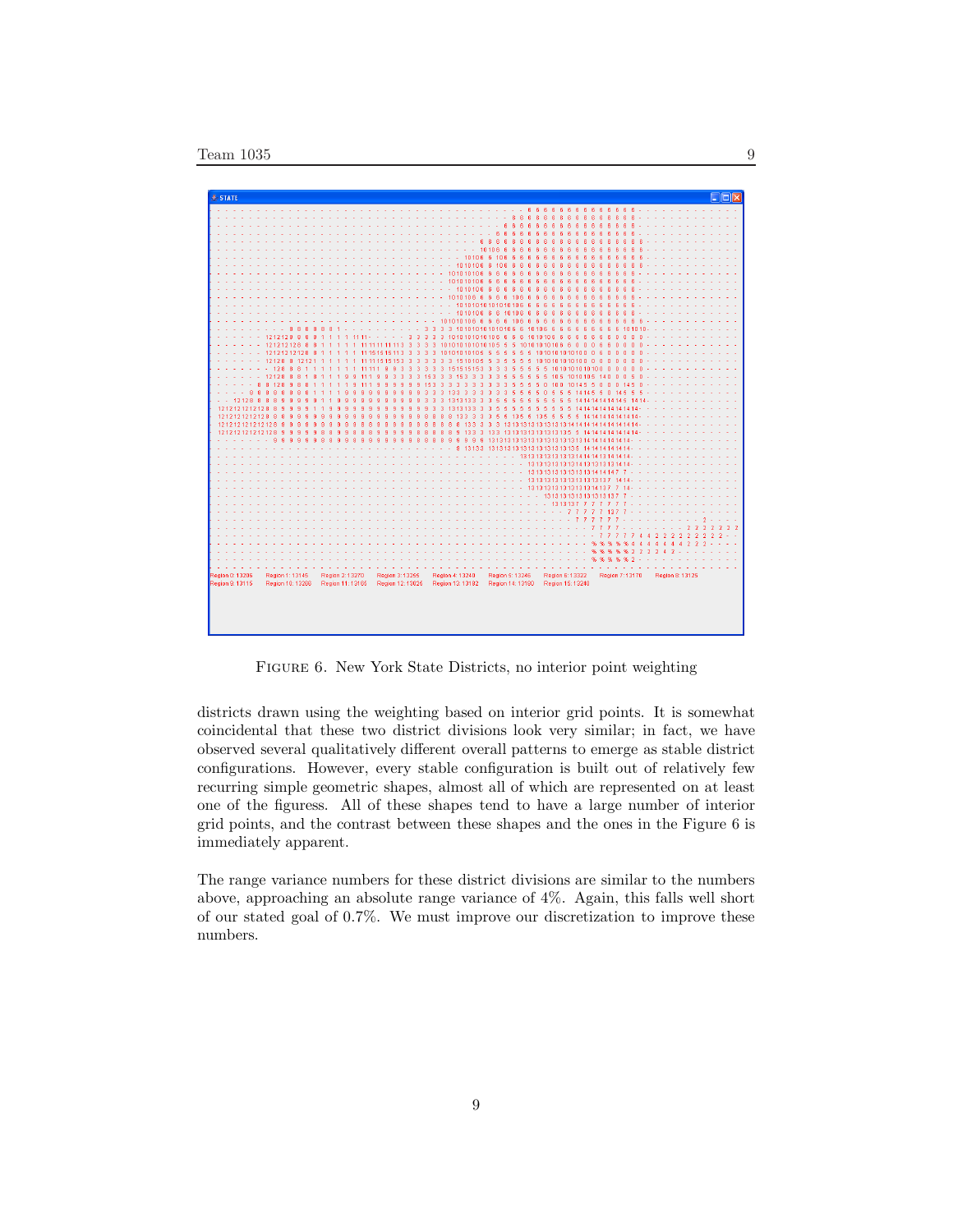

Figure 7. New York State Sample 1



Figure 8. New York City Sample 1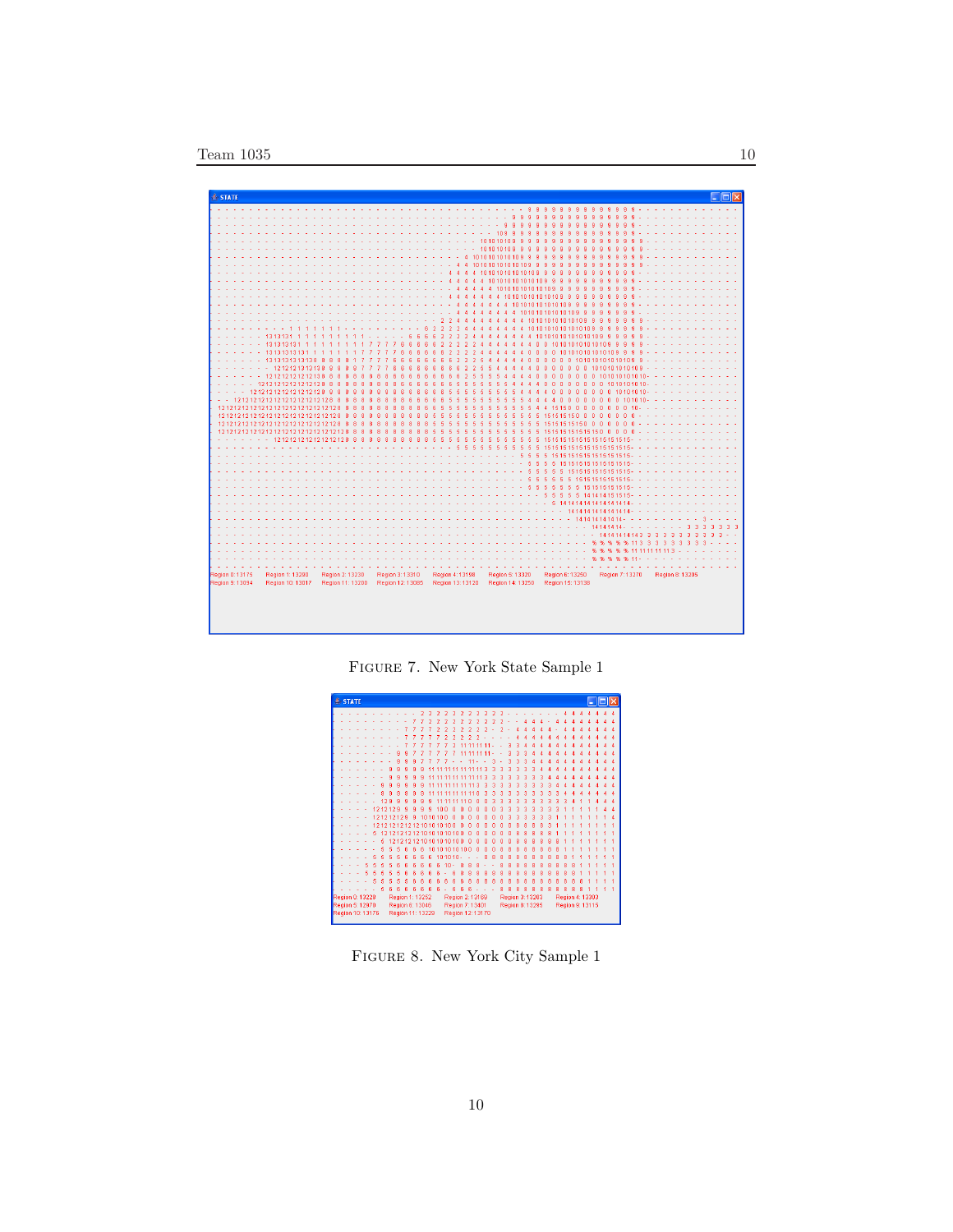

Figure 9. New York State Sample 2

|                                                          |  |  | $20$ STATE |                 |  |   |  |   |    |   |                 |    |   |             |       |   |   |                |   |   |   |   |                 |   |                |                |                |                |   |                |                                |    |                | <u>     □  </u> × |
|----------------------------------------------------------|--|--|------------|-----------------|--|---|--|---|----|---|-----------------|----|---|-------------|-------|---|---|----------------|---|---|---|---|-----------------|---|----------------|----------------|----------------|----------------|---|----------------|--------------------------------|----|----------------|-------------------|
|                                                          |  |  |            |                 |  |   |  |   |    |   | 121             |    |   |             |       |   |   |                |   |   |   |   |                 |   |                |                |                |                |   |                | 10101010101010                 |    |                |                   |
|                                                          |  |  |            |                 |  |   |  |   |    |   | 1212121         |    |   |             |       |   |   |                |   |   |   |   |                 |   |                |                |                |                |   |                | 101010-1010101010101010        |    |                |                   |
|                                                          |  |  |            |                 |  |   |  |   |    |   | 12121212121     |    |   |             |       |   |   |                |   |   |   |   |                 |   |                |                |                |                |   |                | 1010101010-10101010101010      |    |                |                   |
|                                                          |  |  |            |                 |  |   |  |   |    |   | 12121212121     |    |   |             |       |   |   |                |   |   |   |   |                 |   |                |                |                |                |   |                | 1010101010101010101010101010   |    |                |                   |
|                                                          |  |  |            |                 |  |   |  |   | คิ |   | 12121212121     |    |   |             |       |   |   |                |   |   |   |   |                 |   |                |                |                |                |   |                | 101010101010101010101010101010 |    |                |                   |
|                                                          |  |  |            |                 |  |   |  |   | я  | គ |                 |    |   | 12121212121 |       |   |   |                |   |   | ٠ |   |                 |   |                |                |                |                |   |                | 101010101010101010101010101010 |    |                |                   |
|                                                          |  |  |            |                 |  |   |  |   |    |   | 6               | 12 |   | $1212 -$    |       |   |   |                |   | я |   | з |                 |   |                |                |                |                |   |                | 1010101010101010101010101010   |    |                |                   |
|                                                          |  |  |            |                 |  |   |  |   |    |   |                 |    |   |             | 12123 |   |   |                |   |   | ٩ | R | з               |   |                |                |                |                |   |                | 10101010101010101010101010     |    |                |                   |
|                                                          |  |  |            |                 |  |   |  |   |    |   |                 |    | ĥ | n           |       | ٩ | ٩ | ٩              | a | ٩ | a | Ŕ | ٩               | 3 |                |                |                |                |   |                | 1011111110101010101010         |    |                |                   |
|                                                          |  |  |            |                 |  |   |  |   |    |   |                 |    |   |             |       |   |   |                | з | з | з | з | з               | з |                |                |                |                |   |                | 11 11 11 11 11 10 10 10 10 10  |    |                |                   |
|                                                          |  |  |            |                 |  |   |  |   |    |   |                 |    |   |             |       |   |   |                |   |   |   | ٩ | ٩               | ٩ |                |                |                |                |   |                | 11 11 11 11 11 11 10 10 10 10  |    |                |                   |
|                                                          |  |  |            |                 |  |   |  |   |    |   |                 |    |   |             |       |   |   |                | ٩ | ٩ | ٩ | ٩ | ٩               | ٩ | ٩              |                |                |                |   |                | 11 11 11 11 11 11 11 10 10 10  |    |                |                   |
|                                                          |  |  |            |                 |  |   |  |   |    |   |                 |    |   |             |       |   |   |                |   | з | з | з | з               | з | з              |                |                |                |   |                | 11 11 11 11 11 11 10 10        |    |                |                   |
|                                                          |  |  |            |                 |  |   |  |   |    |   |                 |    |   |             |       |   |   |                |   |   |   |   |                 |   |                |                |                |                |   |                | 11 11 11 11 11 11 11           |    |                |                   |
|                                                          |  |  |            |                 |  |   |  | ۹ |    |   |                 |    |   |             |       |   |   |                |   |   |   | я | ٩               | ٩ | ٩              |                |                |                |   |                |                                |    | 11 11 11 11 11 |                   |
|                                                          |  |  |            |                 |  | я |  |   |    |   |                 |    |   |             |       |   |   |                |   |   |   |   | з               | з |                |                | 2              |                |   |                |                                | 11 |                | 11 11             |
|                                                          |  |  |            |                 |  |   |  |   |    |   |                 |    |   |             |       |   |   |                |   |   |   |   |                 |   |                |                |                |                |   |                |                                |    | 11 11 11 11    |                   |
|                                                          |  |  |            |                 |  |   |  |   |    |   |                 |    |   |             |       |   |   |                |   |   |   |   |                 |   |                |                |                |                |   |                |                                |    |                | 11                |
|                                                          |  |  |            |                 |  |   |  |   |    |   |                 |    |   |             |       |   |   |                |   |   |   |   |                 |   |                |                |                |                |   |                |                                |    |                |                   |
|                                                          |  |  |            |                 |  |   |  |   |    |   |                 |    |   |             |       |   |   |                |   |   |   |   |                 |   |                |                | 7              | 2              |   |                |                                |    |                | 11                |
|                                                          |  |  |            |                 |  |   |  |   |    |   |                 |    |   |             |       |   |   |                |   |   |   |   |                 |   |                |                |                |                |   |                |                                |    |                | $\overline{2}$    |
|                                                          |  |  |            |                 |  |   |  |   |    |   | 8               |    |   |             | g     |   |   |                |   |   |   |   |                 |   |                |                |                |                |   |                |                                |    |                | 9                 |
|                                                          |  |  |            |                 |  |   |  |   |    |   |                 |    |   | 8           |       |   |   |                |   |   |   |   |                 |   |                |                | n,             | n              |   |                |                                |    |                | ž,                |
|                                                          |  |  |            |                 |  |   |  |   |    |   | я               | я  | 8 |             |       |   |   |                |   |   |   |   |                 |   | $\overline{2}$ | $\overline{2}$ | $\overline{2}$ | $\overline{2}$ | ö | $\overline{2}$ | $\overline{2}$                 | ö  |                | $\mathcal{I}$     |
|                                                          |  |  |            | Region 0: 13202 |  |   |  |   |    |   | Region 1: 12933 |    |   |             |       |   |   | Region 2:13144 |   |   |   |   | Region 3: 13249 |   |                |                |                |                |   |                | Region 4: 13165                |    |                |                   |
|                                                          |  |  |            | Region 5: 13415 |  |   |  |   |    |   | Region 6: 13182 |    |   |             |       |   |   | Region 7:13192 |   |   |   |   | Region 8: 13416 |   |                |                |                |                |   |                | Region 9: 13126                |    |                |                   |
| Region 10: 13188<br>Region 11: 13150<br>Region 12: 13195 |  |  |            |                 |  |   |  |   |    |   |                 |    |   |             |       |   |   |                |   |   |   |   |                 |   |                |                |                |                |   |                |                                |    |                |                   |

Figure 10. New York City Sample 2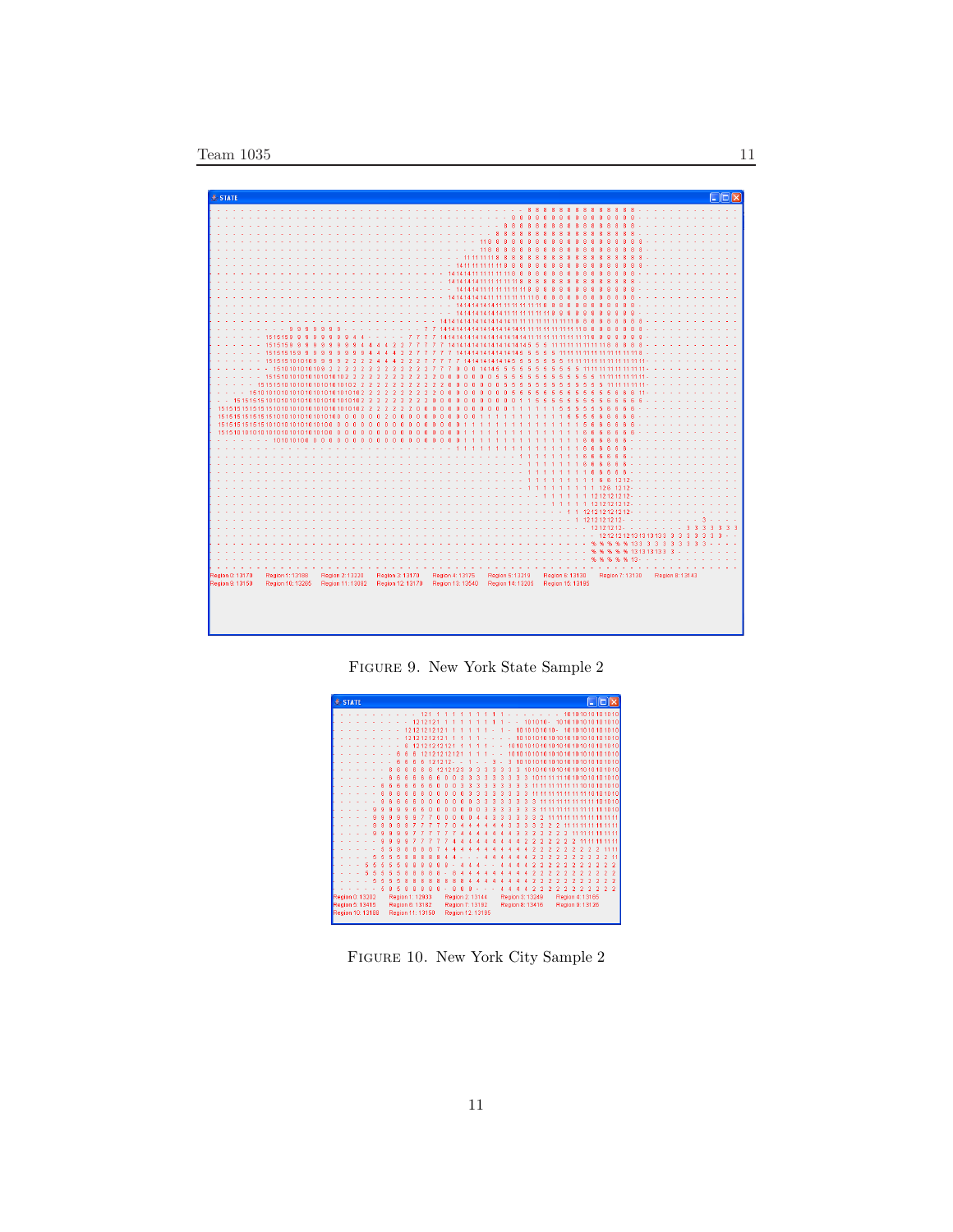# 5. Evaluation of our Method

#### 5.1. **Defects.**

There are two difficulties inherent to our algorithm, both of which have been alluded to several times in this paper. The first is that we discretized an essentially continuous problem. The range variance of the population districts suffers as a result, with the stated goal of 0.7% range variance being unattainable. The only solution to this problem is to use finer gridlines. We are not limited by computer performance in this regard, as our algorithm typically terminates within 40 seconds. Even this is artificially low, as we graphically update the progress regularly and use a sleep timer slowdown. Without these slowdowns, we estimate a typical termination time of 15 seconds. With our current hardware, we should be able to handle a  $200 \times 200$  grid (compared to our current  $67 \times 46$  grid), which should easily be fine enough to bring our population variance numbers below the goal.

A different solution to the problem of inequalities may be to control the growth of each region for each iteration. Currently, the algorithm will simply run through all the points and update their associated regions accordingly. This has the problem that if point P1 updates point P2, which has not yet been visited, P2 could in turn update other points to join to the region, thus cascading through most of the state in one iteration. To prevent this, there could be an imposition on the points that if they were already changed on this iteration, then they should not be able to change other points. With this in place, regions could only grow outwards one "ring" at a time. We have not closely investigated the effects of such a change in the algorithm, but we suspect it will reduce population inequalities by reducing the chaotic expansions and contractions district currently tend to undergo before finally stabilizing.

Related to this issue is the problem of obtaining good population density data. We were forced to estimate population numbers based on a color scale provided a graph (see figures 1,2). Although the resulting density data appears visually acceptable, we have likely introduced some error by this data entry method.

The other inherent difficulty with our method is the ambiguity in consistently assigning probability weights. The sheer complexity of simulating the district alignment process makes it impossible to determine an appropriate probability function by first principles; some trial and error must be used. This introduces a subjective element into the algorithmic process, which may lead us down a slippery slope towards the gerrymandering we are trying to eliminate. Of course, a completely deterministic algorithm is by its very nature inflexible, and flexibility was one of our initial criteria in choosing our algorithm. We believe that any district-drawing algorithm must sacrifice either flexibility or objectivity to some extent; our current algorithm represents a fair balance between the two.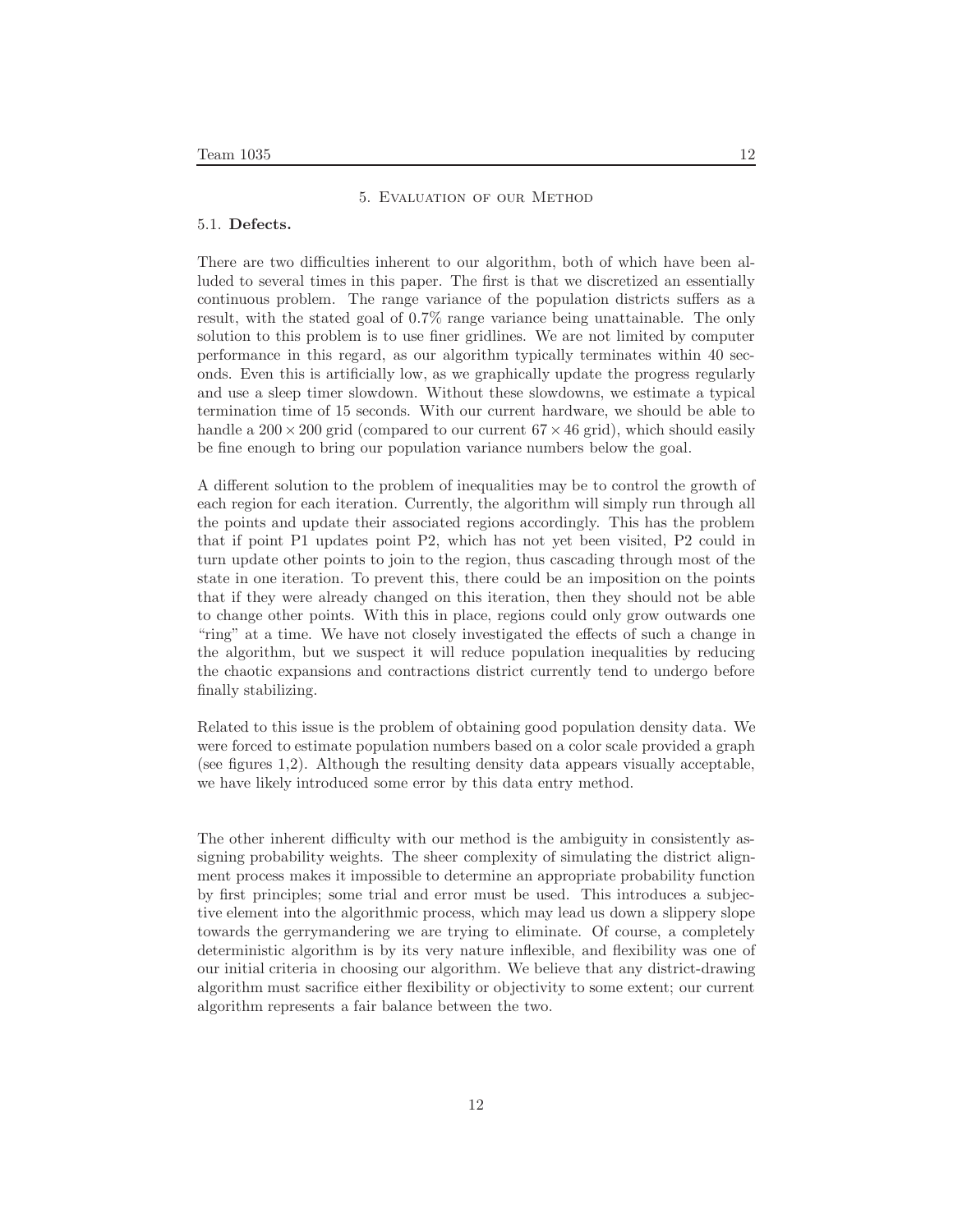# 5.2. **Merits.**

An important advantage of our algorithm is its low termination time described earlier. This gives us the possibility of incorporating finer gridlines, more complicated probability functions, and other improvements. In fact, many of the imporvements listed below hinge upon the high computational speed currently attained by our algorithm.

A less objective merit of our algorithm is the geometric simplicity of the resulting districts. It is our opinion that these districts are not only simple in the sense outlined earlier, but are more realistic than the districts produced by the split-line algorithm.

But the essential merit of our algorithm is its potential for extension. To give just a few examples,

- Suppose we wish to have our districts respect county lines or other political/geographical divisions. To do this we may associate with each grid point an additional piece of information, for example the county to which it belongs. We then adjust the probability formula to include a factor which penalizes grid point reassignments which result in a district crossing county lines.
- In addition, we can associate with each grid point demographic information about the population contained within that grid point. Anything from political leanings to economic class to hair color can easily be incorporated. Once again we freely admit our own inability as mathematicians to associate a meaningful probability factor with these data. But given such a factor, there would be no difficulty in incorporating it into our algorithm.

The only limitations on the number of variables we can include are the availability of the necessary data and the cleverness required to produce meaningful probability factors.

#### 6. Appendix 1 - Probability factors

Without weighting for interior grid points, our probability for district reassignment is as follows, where we are considering a grid point to be potentially reassigned from district *A* to district *B*:

(1) 
$$
R_{AB} = \sqrt{\frac{P_A - P_B}{P_A + P_B}} - 0.1,
$$

where  $R_{AB}$  is the probability for district reassignment,  $P_A$  is the current population of district *A* and *P<sup>B</sup>* is the population of district *B*. The square root is intended to raise the probability of reassignment when the population difference is low. The subtraction of 0.1 imposes the cutoff mentioned in the body of the text. Any value of *RAB* less than zero is considered to be zero for the purposes of the algorithm.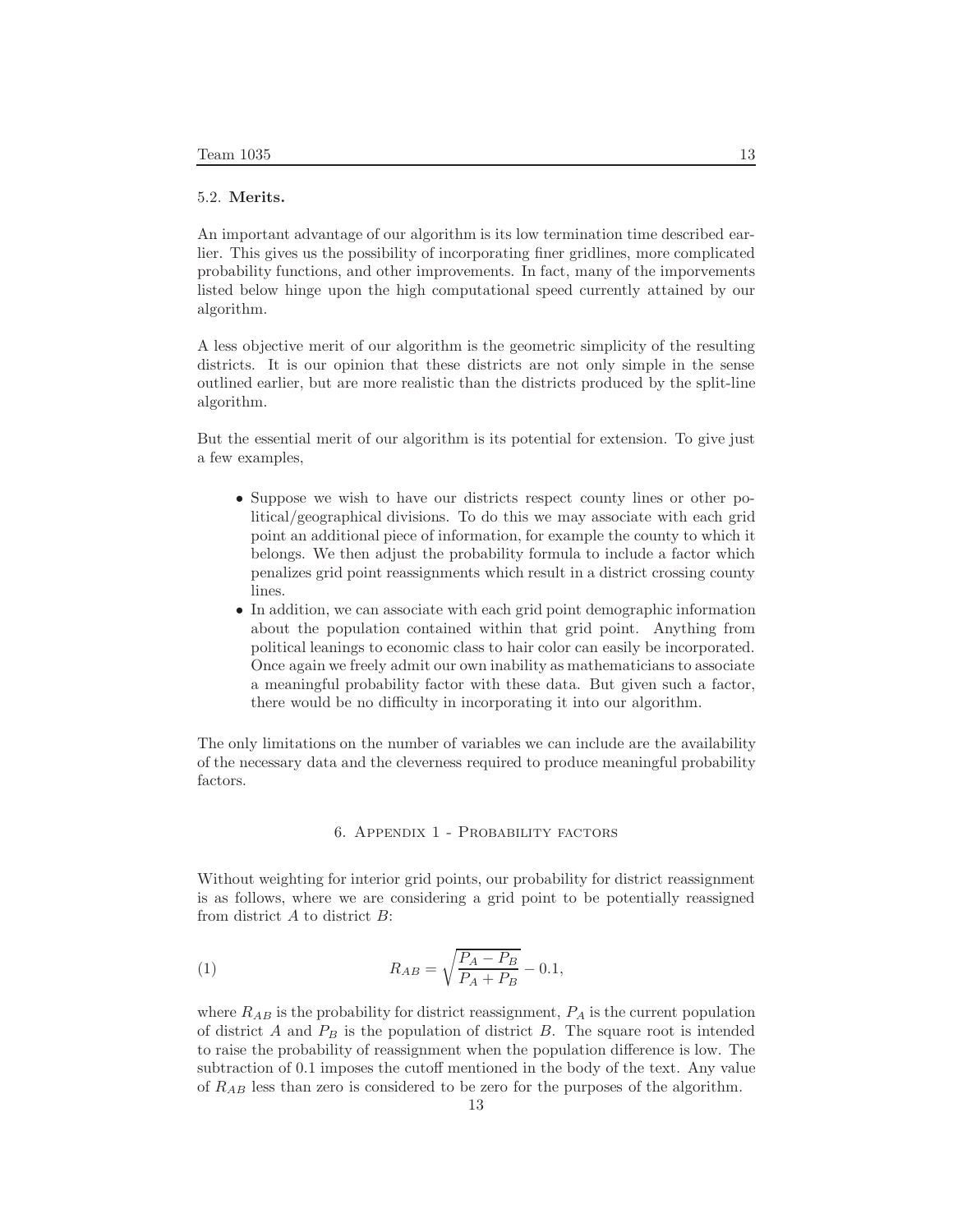This is then multiplied by a factor which favors reassignments which increase the number of interior grid points. The final factor is as follows, where  $\Delta_I$  is the potential change in interior grid points under this reassignment:

(2) 
$$
R_{AB} = \sqrt{\frac{P_A - P_B}{P_A + P_B}} (0.5 + 0.3 \cdot \Delta_I) - 0.1.
$$

The factor of 0.3 multiplying  $\Delta_I$  was obtained by trial and error.

# 7. Appendix 2 - Other data

In producing a digital representation of New York State's population density, we compared our entered density figures to satellite images [6] to give a different confirmation of our data. The specific figure used is displayed below.



Figure 11. New York State satellite image